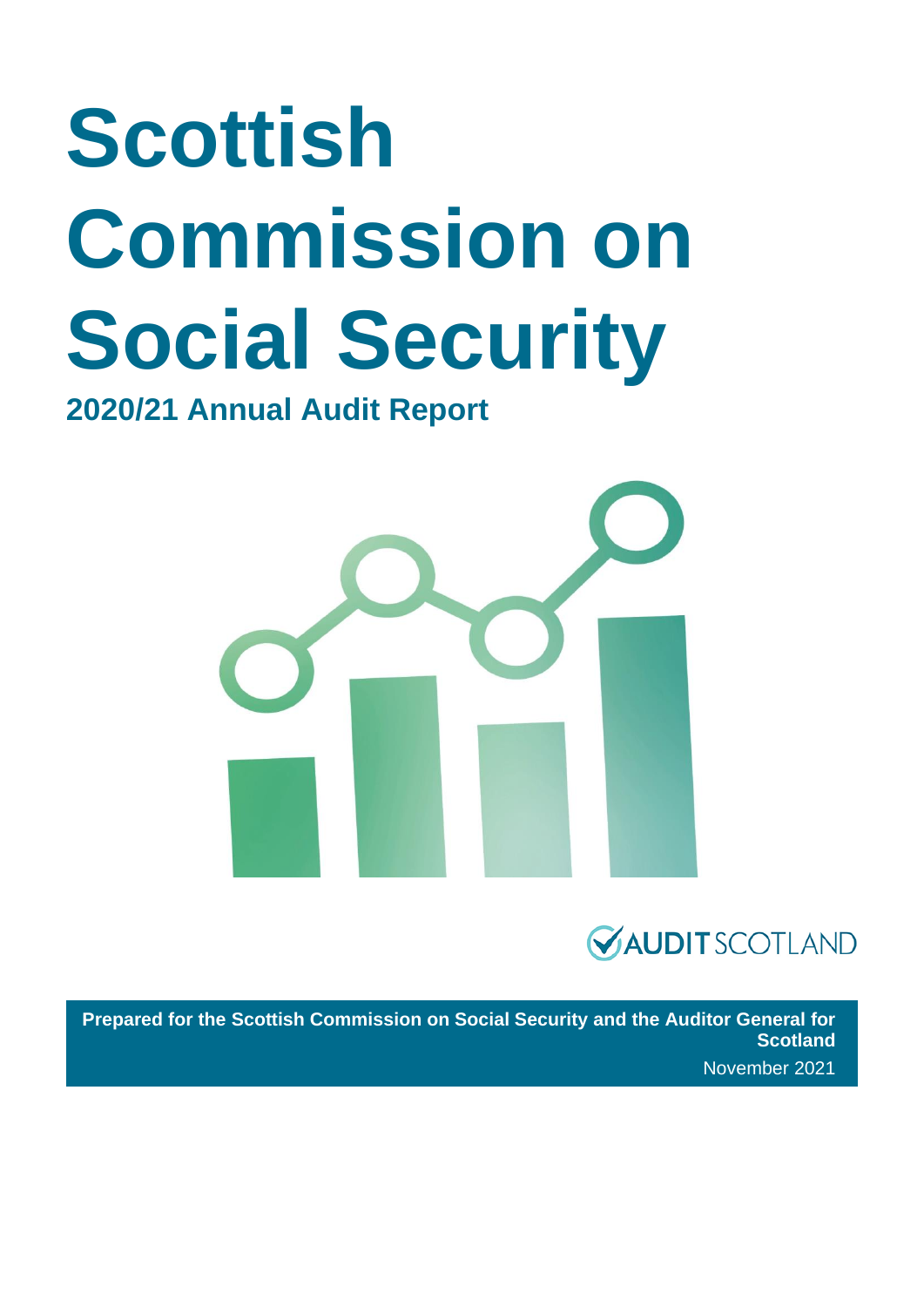### **Contents**

| Key messages                                                   | 3              |
|----------------------------------------------------------------|----------------|
| <b>Introduction</b>                                            | $\overline{4}$ |
| Part 1. Audit of 2020/21 annual report and accounts            | 6              |
| Part 2. Financial sustainability and governance                | 11             |
| Appendix 1. Action plan 2020/21                                | 13             |
| Appendix 2. Significant audit risks                            | 17             |
| Appendix 3. Summary of uncorrected misstatements               | 20             |
| Appendix 4. Summary of 2020/21 national performance reports 21 |                |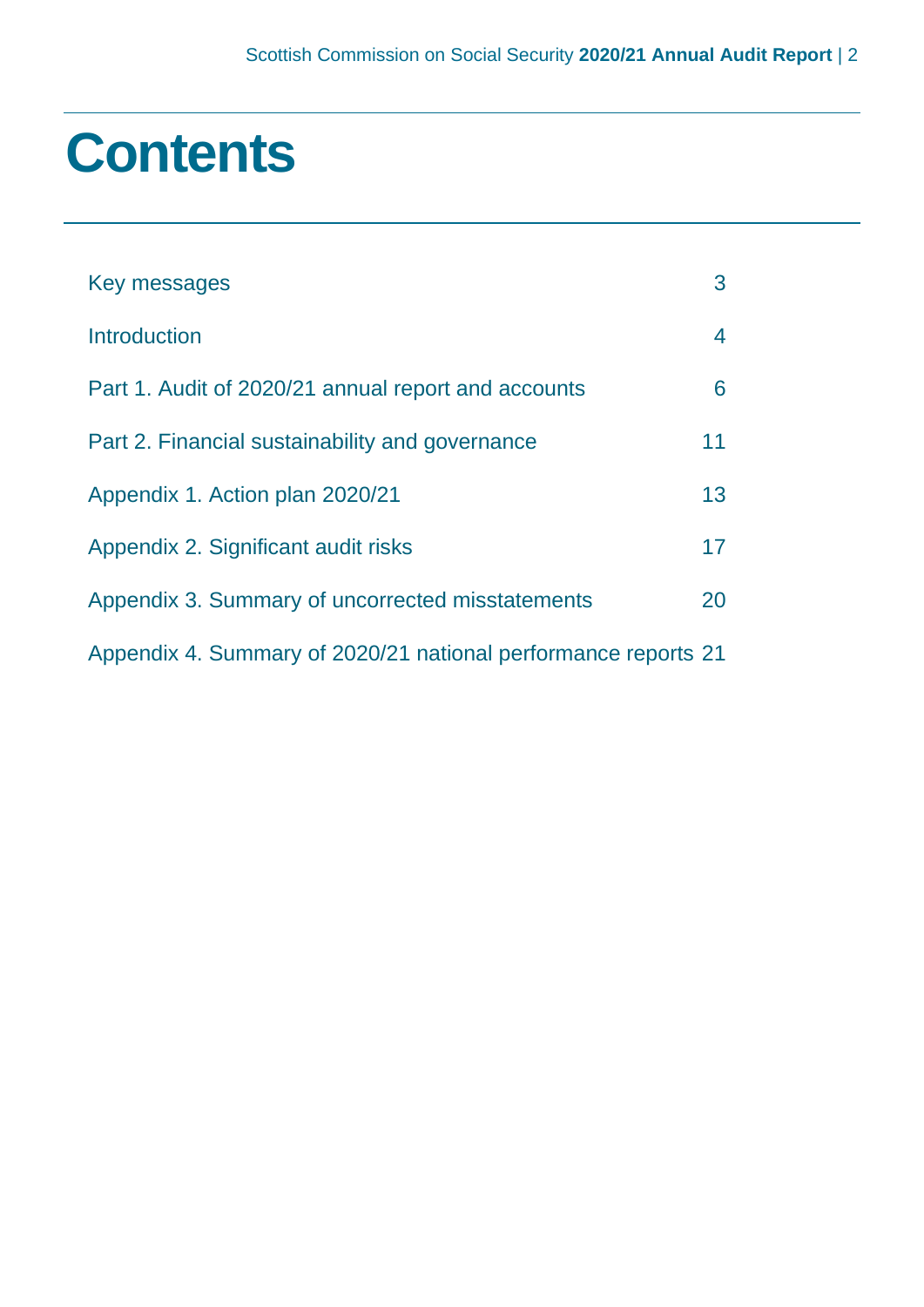### <span id="page-2-0"></span>**Key messages**

#### **2020/21 annual report and accounts**

The Scottish Commission on Social Security's financial statements give a true and fair view and were properly prepared in accordance with the financial reporting framework.

Expenditure was incurred in accordance with applicable enactments and guidance.

The other information in the annual report and accounts is consistent with the financial statements and prepared in accordance with legal requirements.

#### **Financial sustainability and governance**

The Scottish Commission on Social Security remained within its budget of £340,000, reporting an underspend of £167,596 in 2020/21.

We have no concerns about the overall financial sustainability of the Scottish Commission on Social Security.

The information disclosed in the governance statement complies with guidance issued by the Scottish Ministers.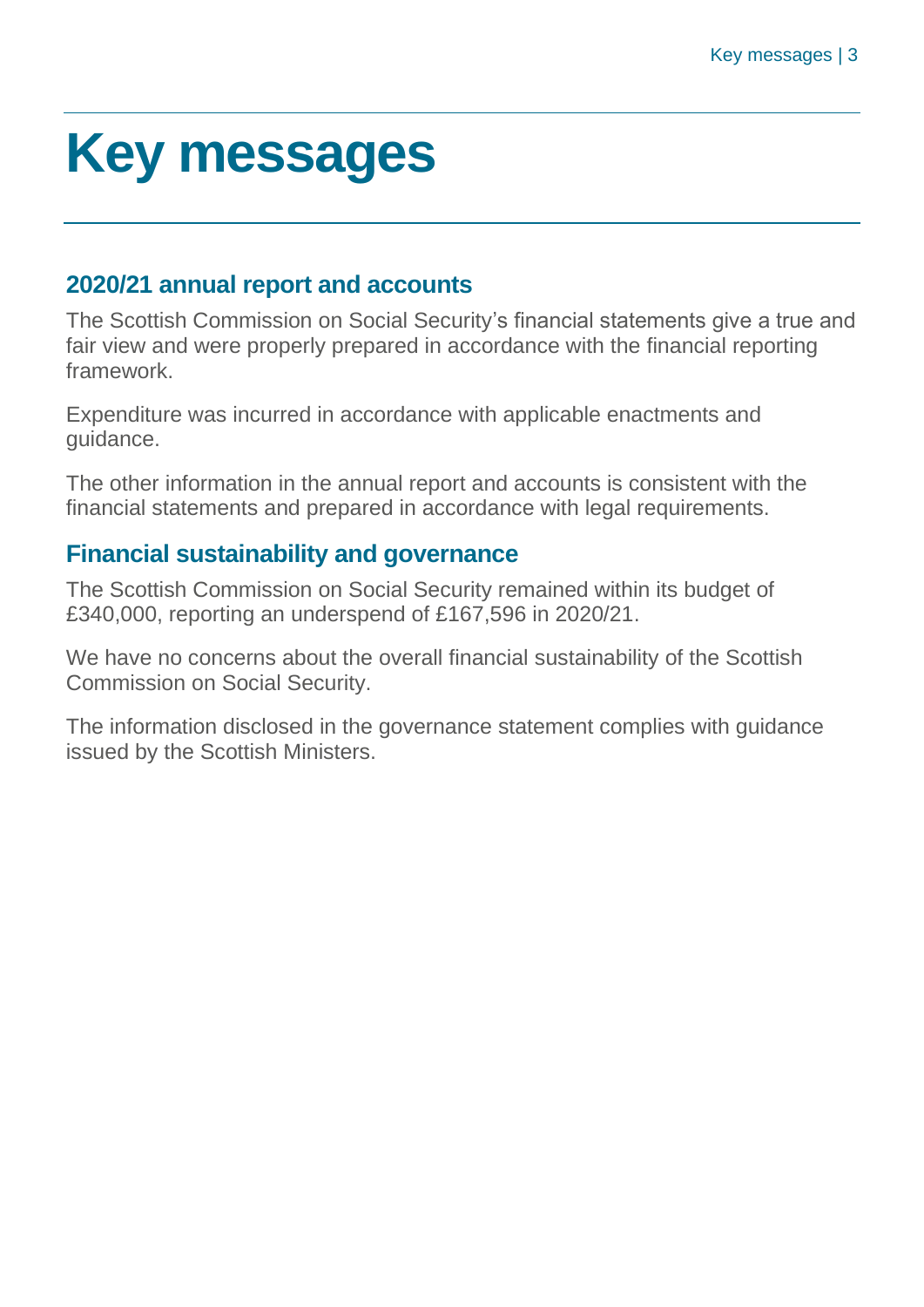### <span id="page-3-0"></span>**Introduction**

**1.** This report summarises the findings from our 2020/21 audit of the Scottish Commission on Social Security (SCoSS).

**2.** The scope of our audit was set out in our Annual Audit Plan presented to the meeting of the board held on 12 April 2021. This report comprises the findings from:

- an audit of the Scottish Commission on Social Security's annual accounts
- consideration of the appropriateness of the disclosures in the governance statement and the financial sustainability

**3.** In common with all organisations, the Scottish Commission on Social Security continued to respond to the global coronavirus pandemic during 2020/21. This has resulted in changes to the work environment with all staff working from home and virtual meetings replacing face to face meetings. The Commission reacted quickly to identify the risks posed to their ongoing operations and took action where appropriate.

#### **Adding value through the audit**

**4.** We add value to SCoSS through the audit by:

- identifying and providing insight on significant risks, and making clear and relevant recommendations
- sharing intelligence and good practice through our national reports [\(Appendix 4\)](#page-20-0) and good practice guides

**5.** In so doing, we aim to help SCoSS promote improved standards of financial reporting and governance.

#### **Responsibilities and reporting**

**6.** SCoSS has primary responsibility for ensuring the proper financial stewardship of public funds. This includes preparing an annual report and accounts that are in accordance with the accounts direction from Scottish Ministers. SCoSS is also responsible for compliance with legislation, putting arrangements in place for governance, propriety and regularity that enable it to successfully deliver its objectives.

**7.** Our responsibilities as independent auditor are established by the [Public](https://www.legislation.gov.uk/asp/2000/1/contents)  [Finance and Accountability \(Scotland\) Act 2000](https://www.legislation.gov.uk/asp/2000/1/contents) and the [Code of Audit Practice](https://www.audit-scotland.gov.uk/report/code-of-audit-practice-2016)  [2016](https://www.audit-scotland.gov.uk/report/code-of-audit-practice-2016) and supplementary guidance, and International Standards on Auditing in the UK.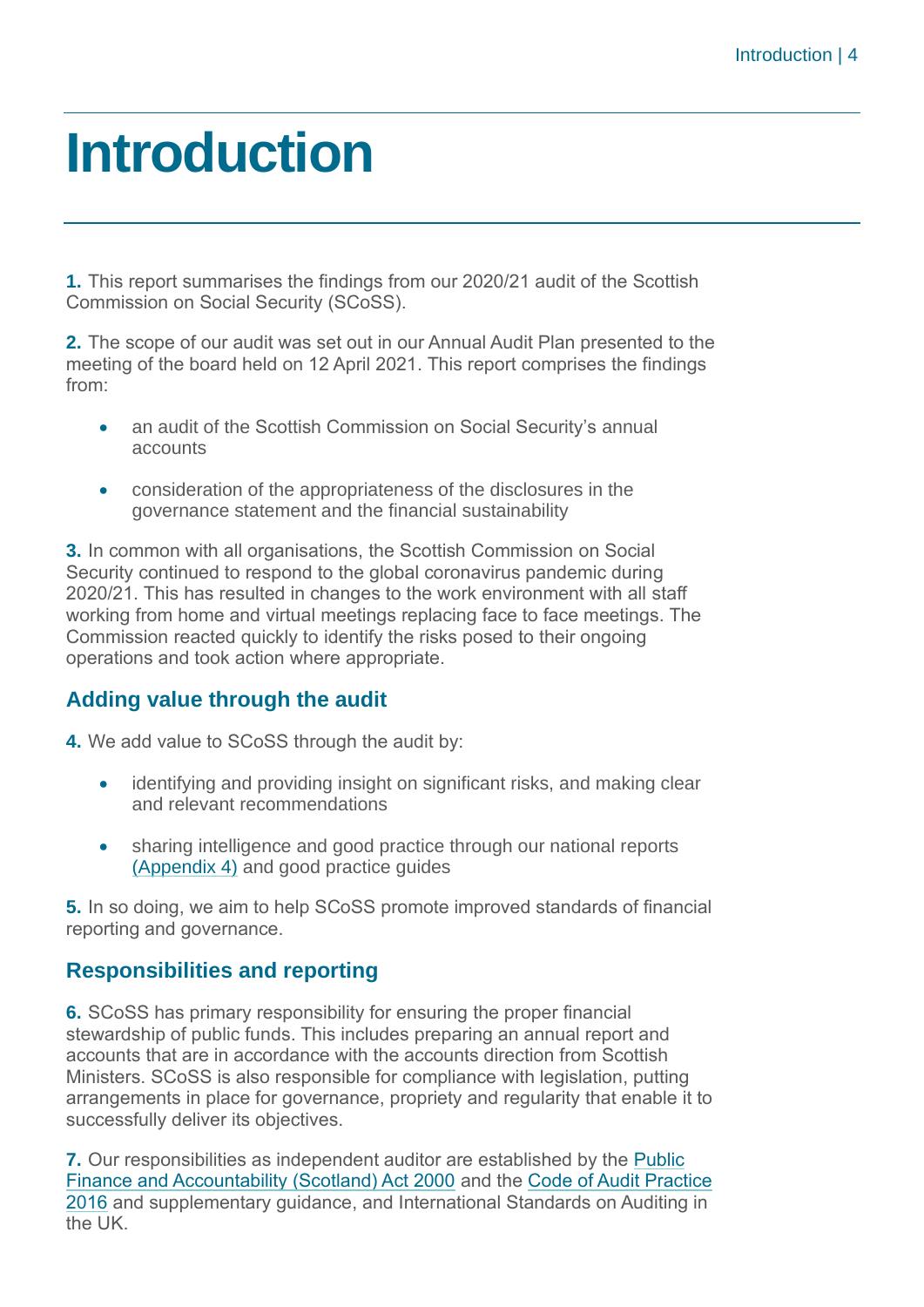**8.** As public sector auditors we give independent opinions on the annual report and accounts. Additionally, we conclude on the appropriateness of the disclosures in the governance statement and the financial sustainability of SCoSS. Further details of the respective responsibilities of management and the auditor can be found in the [Code of Audit Practice 2016](https://www.audit-scotland.gov.uk/report/code-of-audit-practice-2016) and supplementary guidance.

**9.** The [Code of Audit Practice 2016](https://www.audit-scotland.gov.uk/report/code-of-audit-practice-2016) (the Code) includes provisions relating to the audit of small bodies. Where the application of the full wider audit scope is judged by auditors not to be appropriate to an audited body then the annual audit work can focus on the appropriateness of the disclosures in the governance statement and the financial sustainability of the body and its services. As highlighted in our 2020/21 Annual Audit Plan, due to the volume and lack of complexity of the financial transactions, we applied the small body provisions of the Code to the 2020/21 audit of SCoSS.

**10.** This report raises matters from our audit. The weaknesses or risks identified are only those which have come to our attention during our normal audit work and may not be all that exist. Communicating these does not absolve management from its responsibility to address the issues we raise and to maintain adequate systems of control.

**11.** Our annual audit report contains an agreed action plan at [Appendix 1](#page-12-0) setting out specific recommendations, responsible officers and dates for implementation. It also includes outstanding actions from last year and progress against these.

#### **Auditor Independence**

**12.** We confirm that we comply with the Financial Reporting Council's Ethical Standard. We have not undertaken any non-audit related services. We are not aware of any relationships that could compromise our objectivity and independence.

**13.** This report is addressed to SCoSS and the Auditor General for Scotland and will be published on Audit Scotland's website [www.audit-scotland.gov.uk](https://www.audit-scotland.gov.uk/) in due course.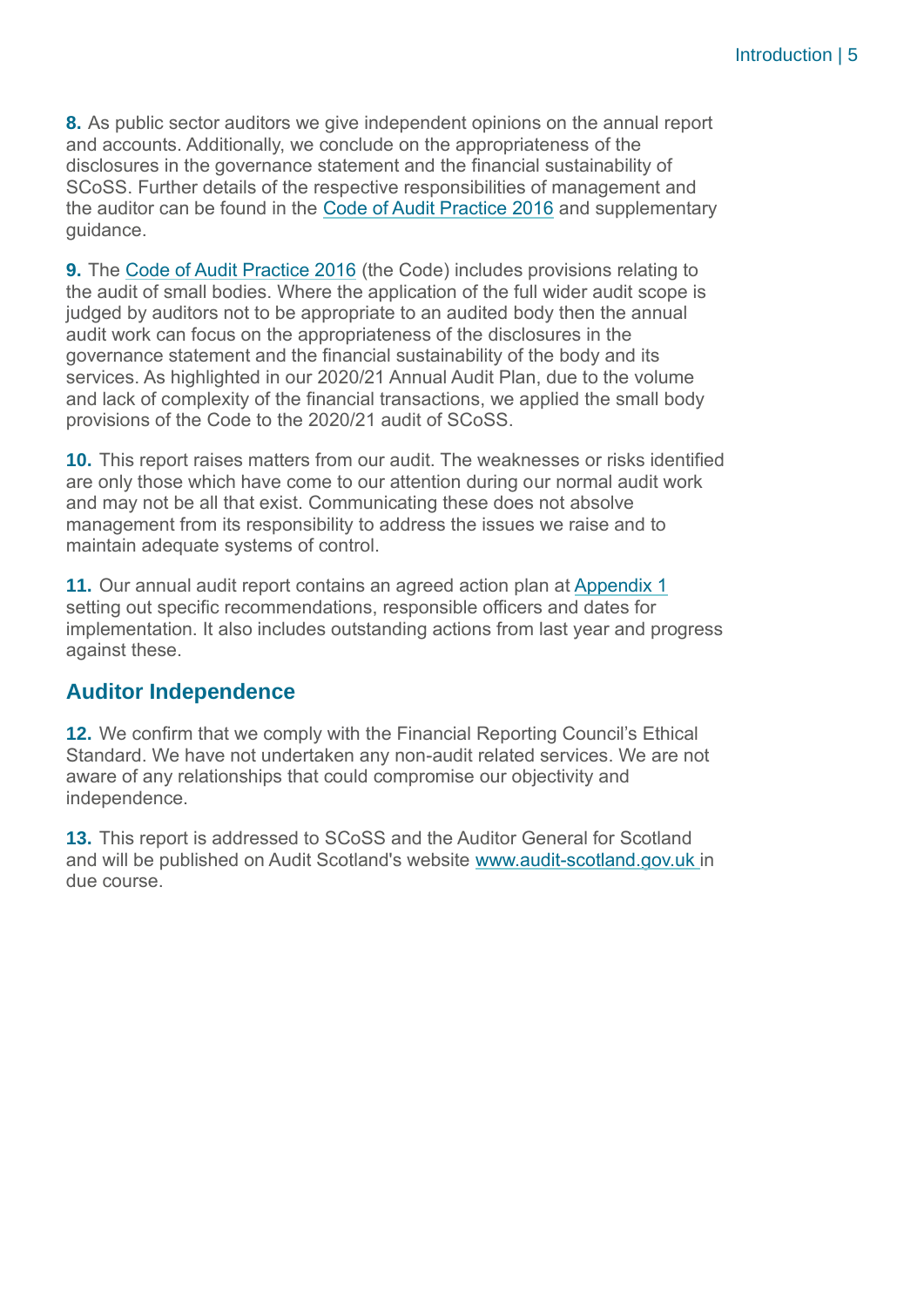## <span id="page-5-0"></span>**Part 1. Audit of 2020/21 annual report and accounts**

The principal means of accounting for the stewardship of resources and performance

### **Main judgements**

The Scottish Commission on Social Security's financial statements give a true and fair view and were properly prepared in accordance with the financial reporting framework.

Expenditure was incurred in accordance with applicable enactments and guidance.

The other information in the annual report and accounts is consistent with the financial statements and prepared in accordance with legal requirements.

#### **Our audit opinions on the annual report and accounts are unmodified**

**14.** The annual report and accounts for the year ended 31 March 2021 were presented to the board on 3 November 2021 and the board recommended the accountable officer sign the accounts. As reported in the independent auditor's report:

- the financial statements give a true and fair view and were properly prepared in accordance with the financial reporting framework
- expenditure and income are regular and in accordance with applicable enactments and guidance
- the audited part of the remuneration and staff report, performance report and governance statement were all consistent with the financial statements and properly prepared in accordance with the relevant legislation and directions made by Scottish Ministers.

#### **There were significant delays in receiving supporting documentation**

**15.** SCoSS and Audit Scotland staff continued to work from home for the duration of the 2020/21 financial year. We kept in regular communication with SCoSS.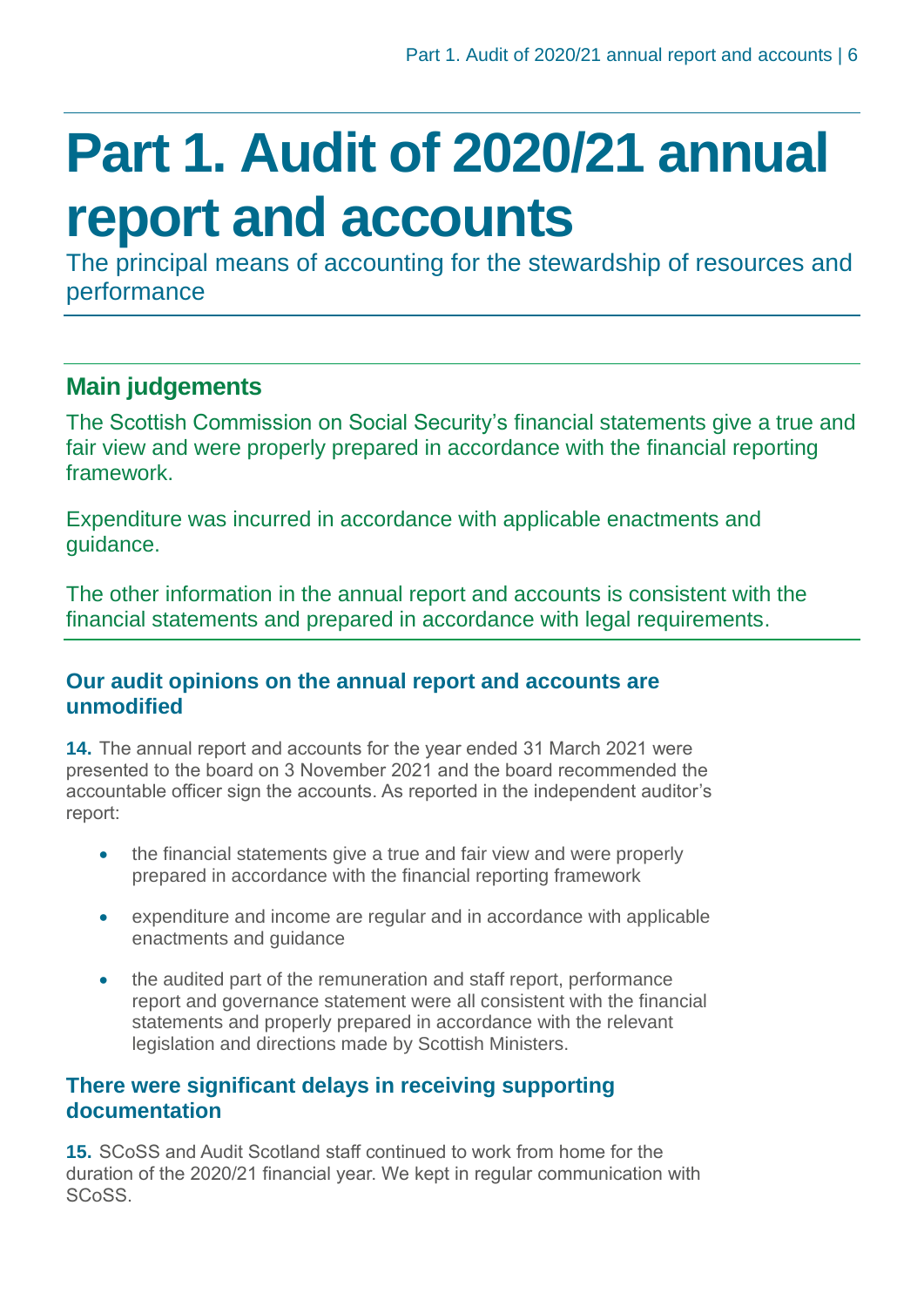**16.** The unaudited annual report and accounts were received in line with our agreed audit timetable on 14 June 2021. Turnover of secretariat staff and limited handover arrangements affected SCoSS's capacity to respond to audit queries and to provide the necessary back up. All queries were finally cleared in October 2021. Revised accounts incorporating all agreed changes were received on 27 October 2021.

**17.** This delay has had an impact on the audit process and additional audit input was required. We have advised SCoSS that we intend to seek an additional audit fee of £1,000 in addition to the 2020/21 agreed audit fee of £5,000 as set out in our Annual Audit Plan. This is required to cover our additional costs and will be discussed further with SCoSS

#### **Overall materiality is £3,500**

**18.** Our initial assessment of materiality was carried out during the planning phase of the audit. This was reviewed and revised on receipt of the unaudited annual report and accounts and we concluded this remained appropriate. Materiality levels are summarised in [Exhibit](#page-6-0) 1.

#### <span id="page-6-0"></span>**Exhibit 1 Materiality values**

| <b>Materiality level</b>                                                                                                                                                                                                                                                                                                                   | <b>Amount</b> |
|--------------------------------------------------------------------------------------------------------------------------------------------------------------------------------------------------------------------------------------------------------------------------------------------------------------------------------------------|---------------|
| <b>Overall materiality</b>                                                                                                                                                                                                                                                                                                                 | £3,500        |
| This is the figure we calculate to assess the overall impact of audit<br>adjustments on the financial statements. It has been set at 2% of<br>reported gross expenditure for the year ended 31 March 2021.                                                                                                                                 |               |
| <b>Performance materiality</b>                                                                                                                                                                                                                                                                                                             | £1,750        |
| This acts as a trigger point. If the aggregate of errors identified during<br>the financial statements audit exceeds performance materiality this<br>would indicate that further audit procedures should be considered. Using<br>our professional judgement, we have calculated performance materiality<br>at 50% of planning materiality. |               |
| <b>Reporting threshold</b>                                                                                                                                                                                                                                                                                                                 | £175          |
| We are required to report to those charged with governance on all<br>unadjusted misstatements more than the 'reporting threshold' amount.<br>This has been calculated at 5% of planning materiality.                                                                                                                                       |               |

Source: Annual Audit Plan 2020/21

#### **The main risks of material misstatement were identified in our annual audit plan**

**19.** [Appendix 2](#page-16-0) provides our assessment of risks of material misstatement in the annual report and accounts and any wider audit dimension risks identified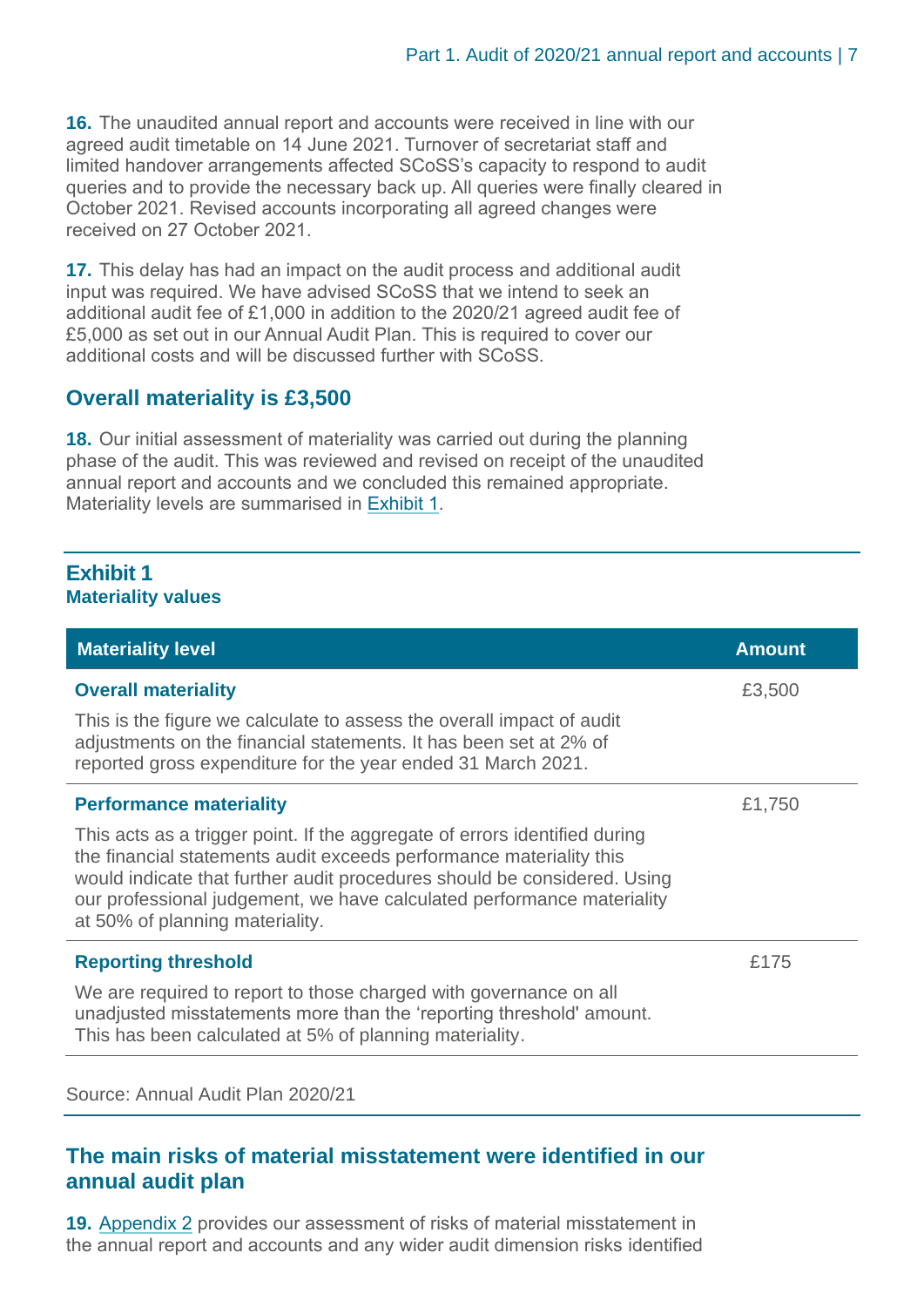as part of our planning process. These risks influence our overall audit strategy, the allocation of staff resources to the audit and inform where the efforts of the team are directed. [Appendix 2](#page-16-0) also identifies the work we undertook to address these risks and our conclusions from this work.

#### **We have significant findings to report on the annual report and accounts**

**20.** International Standard on Auditing (UK) 260 requires us to communicate significant findings from the audit to those charged with governance, including our view about the qualitative aspects of the body's accounting practices. Qualitative aspects include accounting policies, accounting estimates and financial statements disclosures.

**21.** The significant findings are summarised in [Exhibit](#page-7-0) 2 and include those in relation to qualitative aspects.

#### <span id="page-7-0"></span>**Exhibit 2**

#### **Significant findings from the audit of the financial statements**

| <b>Issue</b>                                                                                                                                                                                                                                                                                                                                                                                                                                                                                              | <b>Resolution</b>                                                                                                                                                                                                                                   |
|-----------------------------------------------------------------------------------------------------------------------------------------------------------------------------------------------------------------------------------------------------------------------------------------------------------------------------------------------------------------------------------------------------------------------------------------------------------------------------------------------------------|-----------------------------------------------------------------------------------------------------------------------------------------------------------------------------------------------------------------------------------------------------|
| 1. Governance statement<br>The governance statement included in the<br>unaudited annual report and accounts did not<br>include all the essential elements required by the<br>Scottish Public Finance Manual (SPFM) and the<br>Government Financial Reporting Manual (FReM).<br>For example, the operation of the governing board<br>during the period and the main features that<br>support regular monitoring, review and assurance<br>were omitted from the first draft of the governance<br>statement. | The required elements were discussed<br>with officers and the governance<br>statement was subsequently updated.<br>The governance statement included in<br>the final annual report and accounts is<br>now compliant with reporting<br>requirements. |
| A similar finding was reported in our 2019/20<br>Annual Audit Report.                                                                                                                                                                                                                                                                                                                                                                                                                                     |                                                                                                                                                                                                                                                     |

**2. Delays in audit process**

As reported above, the unaudited annual report and accounts were received in line with our agreed audit timetable. Delays in responding to audit queries together with processing agreed changes meant that the audit could not be completed within the original agreed timescales and required more audit effort than anticipated.

SCoSS should review their year-end processes and accounts preparation timetable. Working papers should be provided alongside unaudited accounts, together with documentation supporting all disclosures. Audit queries should be addressed timeously.

#### **Recommendation 1**

(refer [Appendix 1,](#page-12-0) action plan)

#### **3. Members' fees**

We reviewed the payment of members' fees and identified issues in processing and accounting for Our additional testing of members' fees found no further misstatements.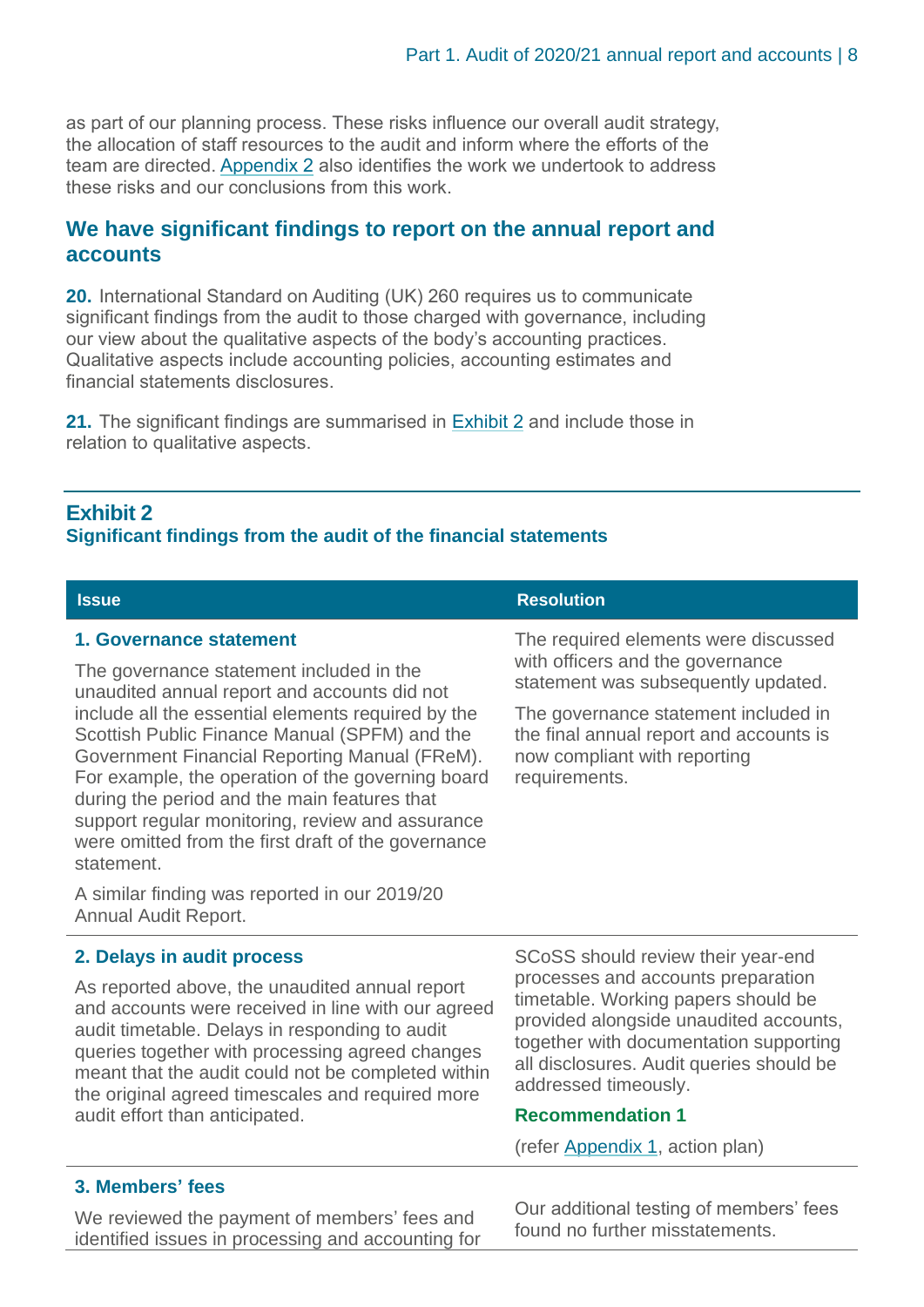| <b>Issue</b>                                                                                                                                                                                                                                                                                                                          | <b>Resolution</b>                                                                                                                                      |
|---------------------------------------------------------------------------------------------------------------------------------------------------------------------------------------------------------------------------------------------------------------------------------------------------------------------------------------|--------------------------------------------------------------------------------------------------------------------------------------------------------|
| them. Underpayments and overpayments were<br>made to members during 2020/21.                                                                                                                                                                                                                                                          | We discussed the underlying process<br>and controls for the checking of                                                                                |
| We extended our testing sample to ensure there<br>were no further errors.                                                                                                                                                                                                                                                             | members' fees. SCoSS agreed that the<br>over/under payments were as a result of<br>clerical error and have agreed to review                            |
| Additionally, the accounts are required to be<br>prepared on an accruals basis and should include<br>costs relating to period 1 April 2020 to 31 March<br>2021. However, disclosed board members' fees<br>refer to the period of March 2020 to February 2021<br>instead (further detail is provided at paragraphs 22<br>$-25$ below). | their desk instructions to ensure<br>payments will be made correctly to the<br>intended claimants in future.                                           |
|                                                                                                                                                                                                                                                                                                                                       | We have sought and received the<br>Accountable Officer's assurances in the<br>ISA580 letter of representation that<br>members' fees are fairly stated. |
|                                                                                                                                                                                                                                                                                                                                       | <b>Recommendation 2</b>                                                                                                                                |
|                                                                                                                                                                                                                                                                                                                                       | (refer Appendix 1, action plan)                                                                                                                        |

Source: Audit Scotland

#### **Identified misstatements of £2,130 were not adjusted in the accounts; these were higher than our performance materiality**

**22.** Total misstatements identified were £2,130. These related to members' fees and were not corrected in the accounts. The misstatements were as a result of:

- the accounts include 12 months fees; they cover the period March 2020 to February 2021, rather than April 2020 to March 2021
- administrative errors where one board member received additional payments on three occasions which had not been claimed. SCoSS is recovering this amount from the member during 2021/22
- two instances of board members being underpaid and overpaid. These cases were corrected during the year and did not require adjustments in the accounts.

**23.** We have reviewed the nature and causes of these misstatements and performed additional audit testing. We have concluded that they have been isolated and identified in their entirety and do not indicate further systemic error.

**24.** Misstatements totalling £2,130 have not been adjusted by SCoSS in the accounts. SCoSS do not consider the impact of the adjustments to be material to the financial position. If adjusted, these would have increased net expenditure by £366 [\(Appendix 3\).](#page-19-0)

**25.** It is our responsibility to request that all misstatements, other than those below the reporting threshold, are corrected, although the final decision on making the correction lies with those charged with governance considering advice from senior officers and materiality. The gross sum of the unadjusted errors is below our materiality level and has not affected our opinion.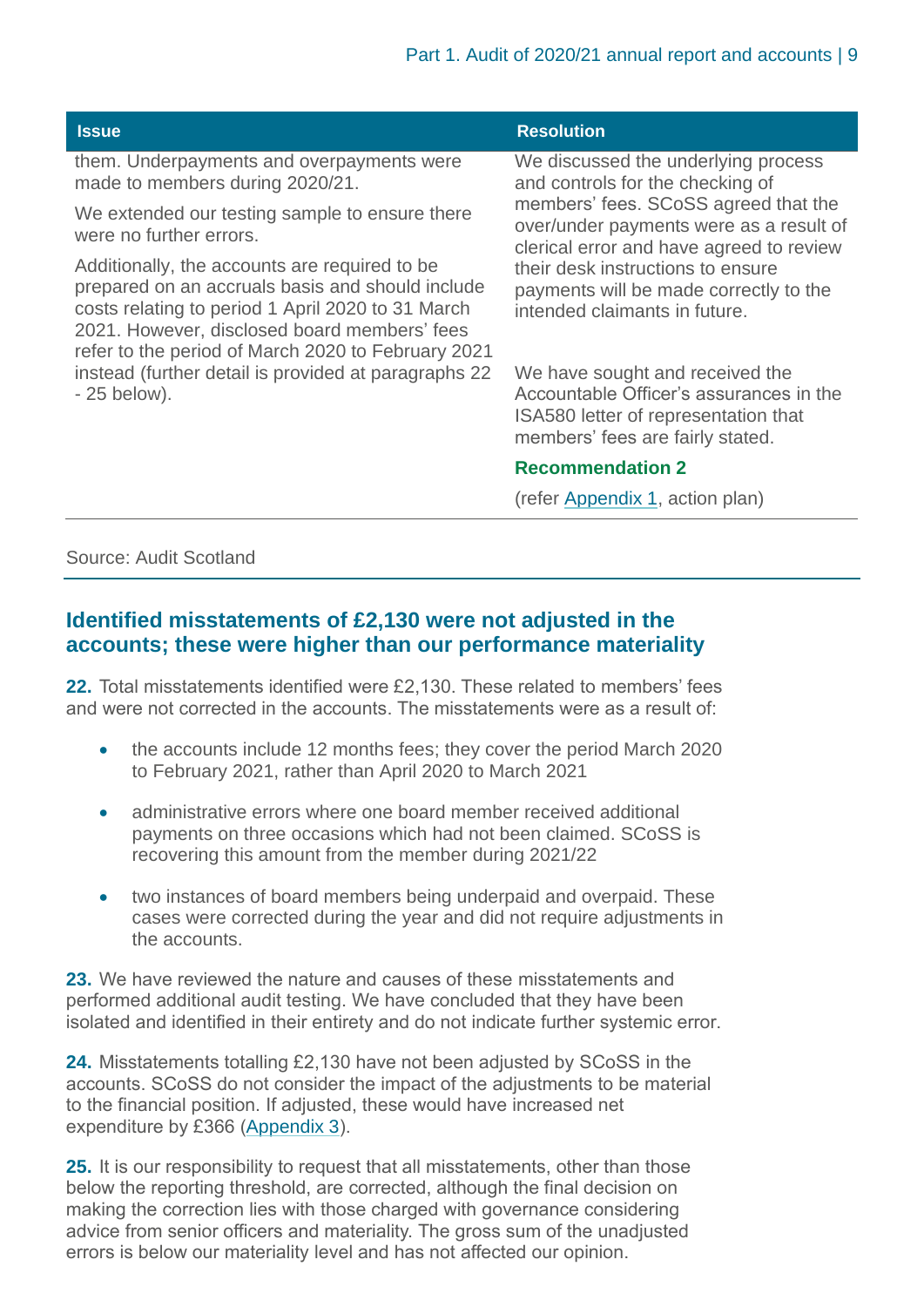#### **Some progress was made on prior year recommendations**

**26.** SCoSS has made some progress in implementing our prior year audit recommendations. For actions not yet implemented, revised responses and timescales have been agreed with management, and are set out in [Appendix 1.](#page-12-0)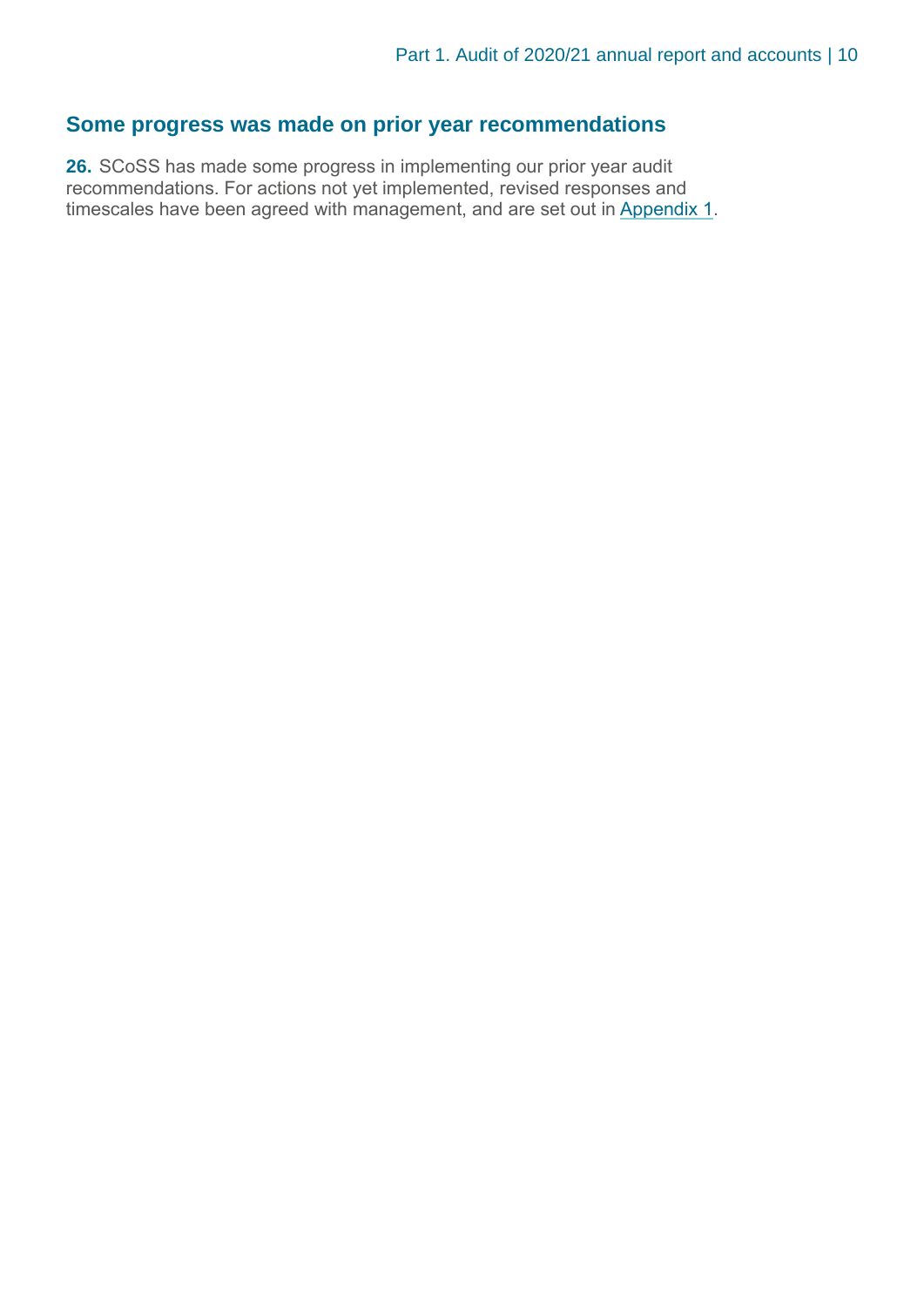### <span id="page-10-0"></span>**Part 2. Financial sustainability and governance**

#### **Main judgements**

The Scottish Commission on Social Security remained within its budget of £340,000, reporting an underspend of £167,596 in 2020/21.

We have no concerns about the overall financial sustainability of the Scottish Commission on Social Security.

The information disclosed in the governance statement complies with guidance issued by the Scottish Ministers.

#### **SCoSS operated within its 2020/21 budget**

**27.** Funding from the Scottish Government is the SCoSS's sole source of income and there is a greater degree of certainty over future funding streams than for some other public sector organisations which are involved in income generating activities. The main financial objective for SCoSS is therefore to ensure that the financial outturn for the year is within the budget allocated by the Scottish Government.

**28.** SCoSS has reported net operating costs of £172,404, remaining within its overall budget for 2020/21 with an underspend of £167,596. The underspend arose as a result of virtual meetings and subsequent reduction of travel and subsistence costs (£80,000), lower than expected secretariat staff costs (£60,000) and delays in the development of the website (£30,000).

**29.** The majority of SCoSS expenditure is represented by staff costs (93%). During 2020/21, £7,300 was incurred by SCoSS in relation to the development of the website. The contract for the website was awarded in February 2021 by Scottish Government procurement, in accordance with the Framework Document between the Scottish Government and SCoSS. The website is currently being developed and is expected to be completed during 2021/22.

**30.** The 2021/22 budget allocated to SCoSS in the Budget (Scotland) Act 2021 is £340,000. This is the same as in 2020/21.

**31.** The Statement of Financial Position as at 31 March 2021 records a balanced position. SCoSS's liabilities are balanced by recognising Scottish Government funding as a debtor. Note 1(g) of the Statement of Accounting Policies refers to the preparation of the accounts on a going concern basis and we are content with that judgement.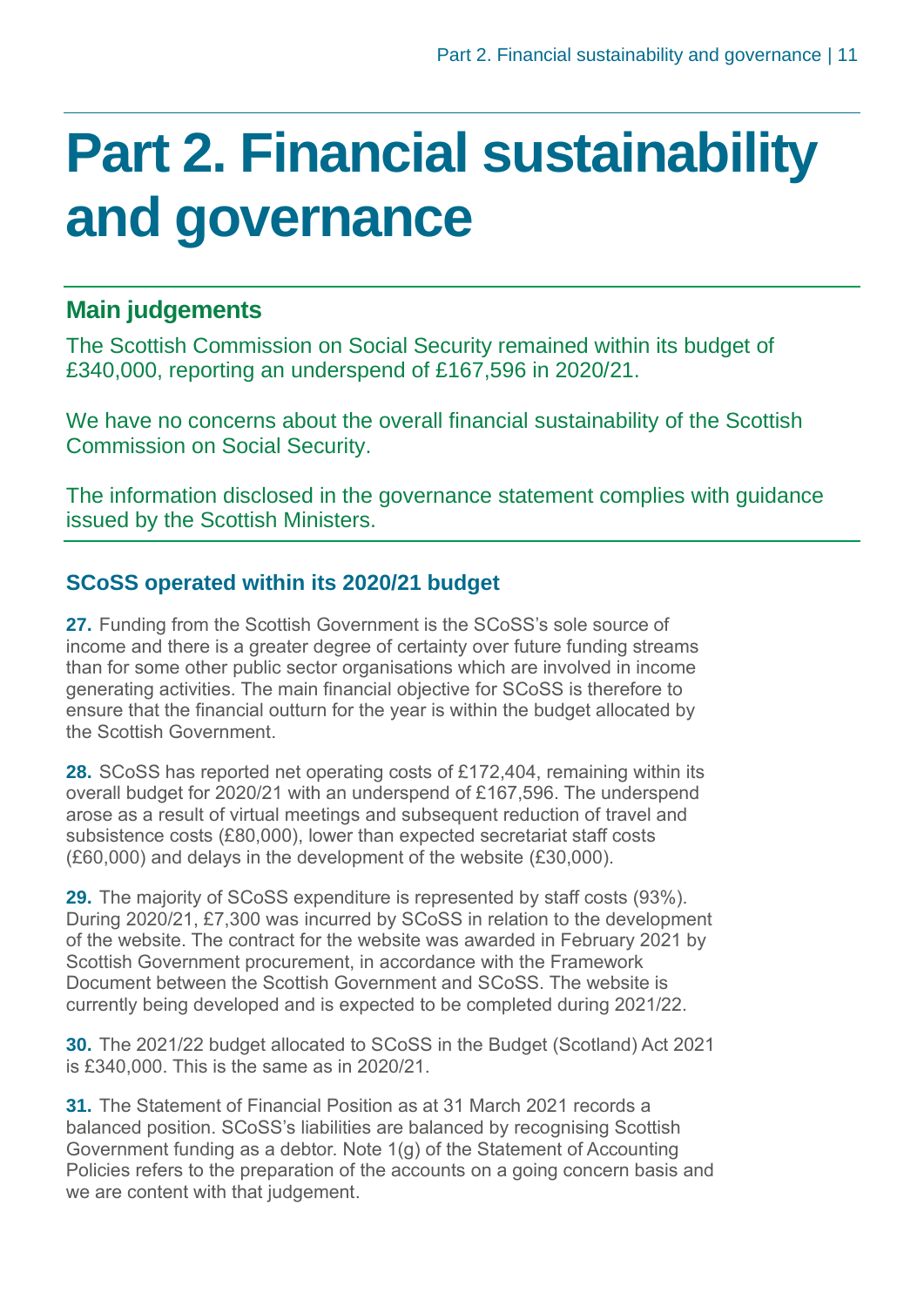#### **Governance arrangements**

**32.** The Scottish Commission on Social Security was created by the Social Security (Scotland) Act 2018 and is an advisory non-departmental public body set up to provide independent scrutiny of the Scottish Social Security system, including benefit regulations and to hold Scottish Ministers to account. The Commission is separate from the Scottish Government and carries out its functions independently of both Scottish Ministers and the Scottish Parliament.

**33.** SCoSS is governed by a board comprising 4 members, one of whom is chair. There is no audit committee in place. It is unusual not to have an audit committee and we previously recommended that SCoSS consider ensuring appropriate alternative audit arrangements are in place. No action has been taken by SCoSS to address this recommendation during 2020/21 and we will review any action taken during 2021/22.

#### **Recommendation 3**

In the absence of an audit committee, SCoSS should review their governance arrangements to ensure that functions which are ordinarily performed by an audit committee are adequately addressed. [\(Appendix 1,](#page-12-0) point 3)

#### **Governance statement**

**34.** HM Treasury's Financial Reporting Manual (the FreM) states that the Scottish Commission on Social Security must prepare an annual governance statement within the annual report and accounts. Guidance is set out within the Scottish Public Finance Manual (SPFM) and the FreM for the content of the governance statement.

**35.** As noted in [Exhibit 2,](#page-7-0) the governance statement included in the first draft of the annual report and accounts did not include all essential elements. We concluded that the information disclosed in the updated 2020/21 governance statement complies with the guidance issued by the Scottish Ministers. Based on our knowledge and work performed, it presents an appropriate picture of the governance arrangements in place.

#### **National performance audit reports**

**36.** Audit Scotland carries out a national performance audit programme on behalf of the Accounts Commission and the Auditor General for Scotland. [Appendix 4](#page-20-0) highlights a number of the reports published in 2020/21.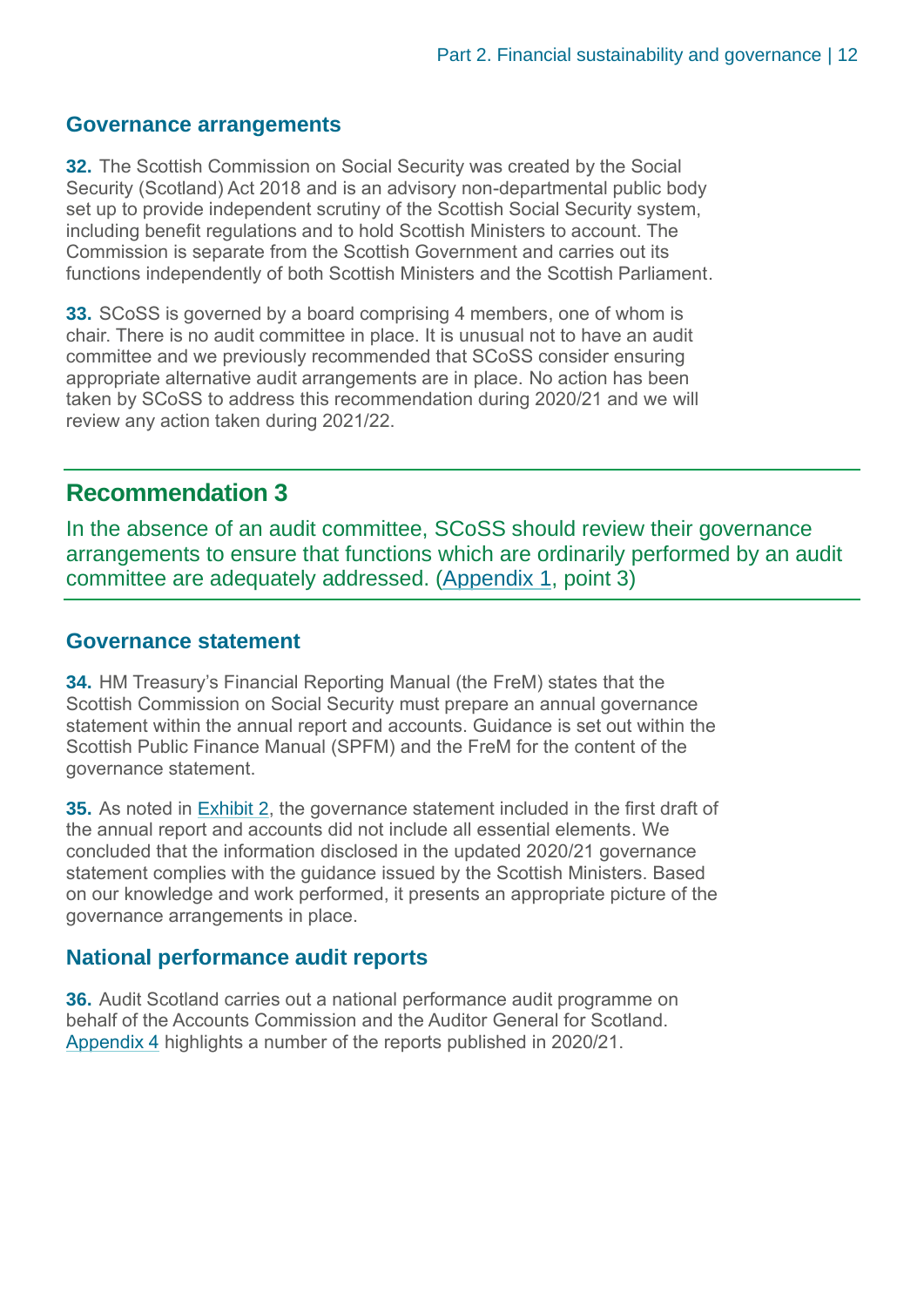## <span id="page-12-0"></span>**Appendix 1. Action plan 2020/21**

#### **2020/21 recommendations**

| <b>Issue/risk</b>                                                                                                                                                                                                                                                                                                                                                                           | <b>Recommendation</b>                                                                                                                                                                                                                                                                                                 | <b>Agreed management</b><br>action/timing                                                                                                                                                                                                                                                                                                                                       |
|---------------------------------------------------------------------------------------------------------------------------------------------------------------------------------------------------------------------------------------------------------------------------------------------------------------------------------------------------------------------------------------------|-----------------------------------------------------------------------------------------------------------------------------------------------------------------------------------------------------------------------------------------------------------------------------------------------------------------------|---------------------------------------------------------------------------------------------------------------------------------------------------------------------------------------------------------------------------------------------------------------------------------------------------------------------------------------------------------------------------------|
| 1. Delays in audit process<br>Delays in responding to audit<br>queries together with<br>processing agreed changes<br>meant that the audit could not<br>be completed within the<br>original agreed timescales<br>and required more audit effort<br>than anticipated.<br>Risk – There is a risk that the<br>financial statements are not<br>prepared in line with the<br>appropriate guidance | <b>SCoSS</b> should review their<br>year-end processes and<br>accounts preparation<br>timetable. Working papers<br>should be provided alongside<br>unaudited accounts, together<br>with documentation<br>supporting all disclosures.<br>Audit queries should be<br>addressed timeously.<br>Paragraph 15 and Exhibit 2 | The Secretariat complement<br>is being increased which will<br>create adequate resource to<br>review the year-end<br>processes and accounts<br>preparation timetable. The<br>appointment of an<br>independent Audit Advisor<br>will also contribute to the<br>efficient completion of the<br>annual report and accounts.<br>Responsible officer<br><b>SCoSS Lead Secretary/</b> |
| resulting in a delay in<br>certification and possible<br>modification of the audit<br>opinion.                                                                                                                                                                                                                                                                                              |                                                                                                                                                                                                                                                                                                                       | <b>Accountable Officer</b><br>Agreed date<br>November 2021                                                                                                                                                                                                                                                                                                                      |
| 2. Members' fees<br>A number of incorrect<br>payments were made to<br>members during 2020/21.<br>Amounts disclosed in the<br>2020/21 financial statements                                                                                                                                                                                                                                   | Additional checks should be<br>routinely performed to ensure<br>that correct amounts are paid<br>to members. Members' fees<br>should be accounted for on<br>an accruals basis.                                                                                                                                        | SCoSS advised that the desk<br>instruction for processing<br>members' fees has been<br>updated with additional steps<br>for both the processor and<br>the supervisor checks.                                                                                                                                                                                                    |
| do not cover the full financial<br>year.<br>Risk – There is a risk that<br>errors are made in payments                                                                                                                                                                                                                                                                                      | <b>Exhibit 2</b>                                                                                                                                                                                                                                                                                                      | Finance have agreed that<br>members' fess will be<br>accounted for on an accruals<br>basis.                                                                                                                                                                                                                                                                                     |
| made to board members and                                                                                                                                                                                                                                                                                                                                                                   |                                                                                                                                                                                                                                                                                                                       | Responsible officer                                                                                                                                                                                                                                                                                                                                                             |
| that reported fees are not<br>accounted for correctly,<br>resulting in a misstatement.                                                                                                                                                                                                                                                                                                      |                                                                                                                                                                                                                                                                                                                       | <b>SCoSS Lead Secretary/</b><br><b>Accountable Officer</b>                                                                                                                                                                                                                                                                                                                      |
|                                                                                                                                                                                                                                                                                                                                                                                             |                                                                                                                                                                                                                                                                                                                       | Agreed date                                                                                                                                                                                                                                                                                                                                                                     |
|                                                                                                                                                                                                                                                                                                                                                                                             |                                                                                                                                                                                                                                                                                                                       | November 2021                                                                                                                                                                                                                                                                                                                                                                   |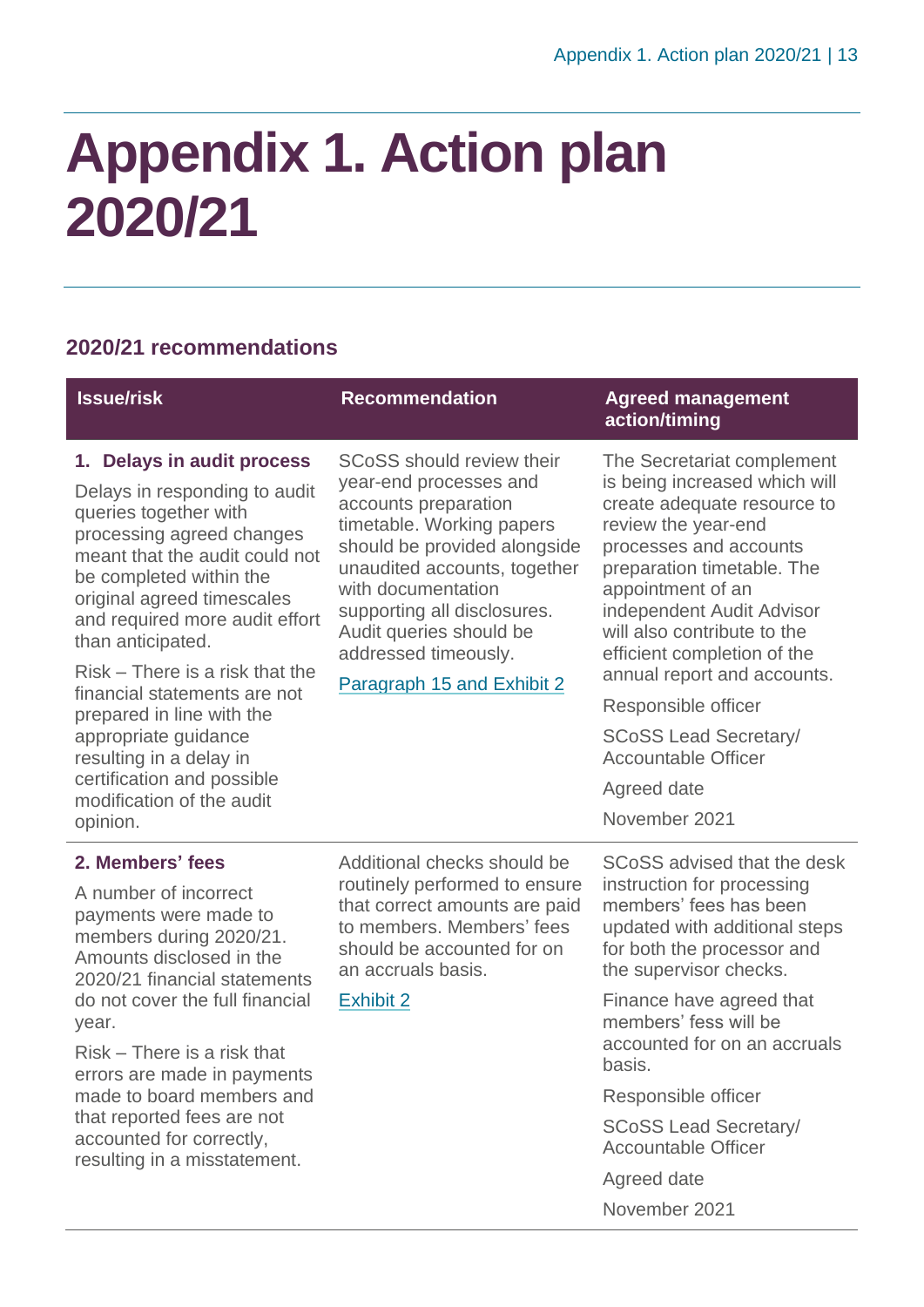#### **3. Governance and transparency: Audit arrangements**

SCoSS is governed by a board, and there is no audit committee in place. All accounting entities to which the Scottish Public Finance Manual (SPFM) is directly applicable (including SCoSS) should establish audit committees or appropriate alternative audit arrangements.

In the absence of an audit committee, SCoSS should review their governance arrangements to ensure that functions which are ordinarily performed by an audit committee are adequately addressed.

#### Paragraph 33

#### **Issue/risk Recommendation Agreed management action/timing**

The appointment of an independent Audit Advisor will strengthen SCoSS's Audit and risk functions.

Responsible officer

SCoSS Lead Secretary/ Accountable Officer

Agreed date

November 2021

#### **Prior year recommendations**

#### **Issue/risk Recommendation Agreed management action/timing b/f 1. Accounts preparation** 2019/20 was the first year that the Scottish Commission on Social Security prepared an annual report and financial statements. The first draft of annual accounts was provided in line with the agreed timetable, however it was incomplete and not accompanied by working papers to support the audit process. We identified a number of presentational and disclosure issues, all of which were addressed by SCoSS. Going forward, there is a risk that the financial statements, relevant disclosures and working papers, are not SCoSS should review their year-end processes and accounts preparation timetable for 2020/21 to ensure working papers are provided alongside draft accounts and the accounts are as complete as they can be. Ongoing Lessons learnt meetings with the audit team and Scottish Government Sponsor Team were organised by SCoSS to reflect on the 2019/20 accounts preparation and audit process. The 2020/21 year end timetable was reviewed by SCoSS and an action plan prepared. As noted above a number of similar issues were identified during the 2020/21 final accounts audit. **Refer to Action plan point 1 above**

prepared in line with the appropriate guidance and requirements or in accordance with the statutory timetable.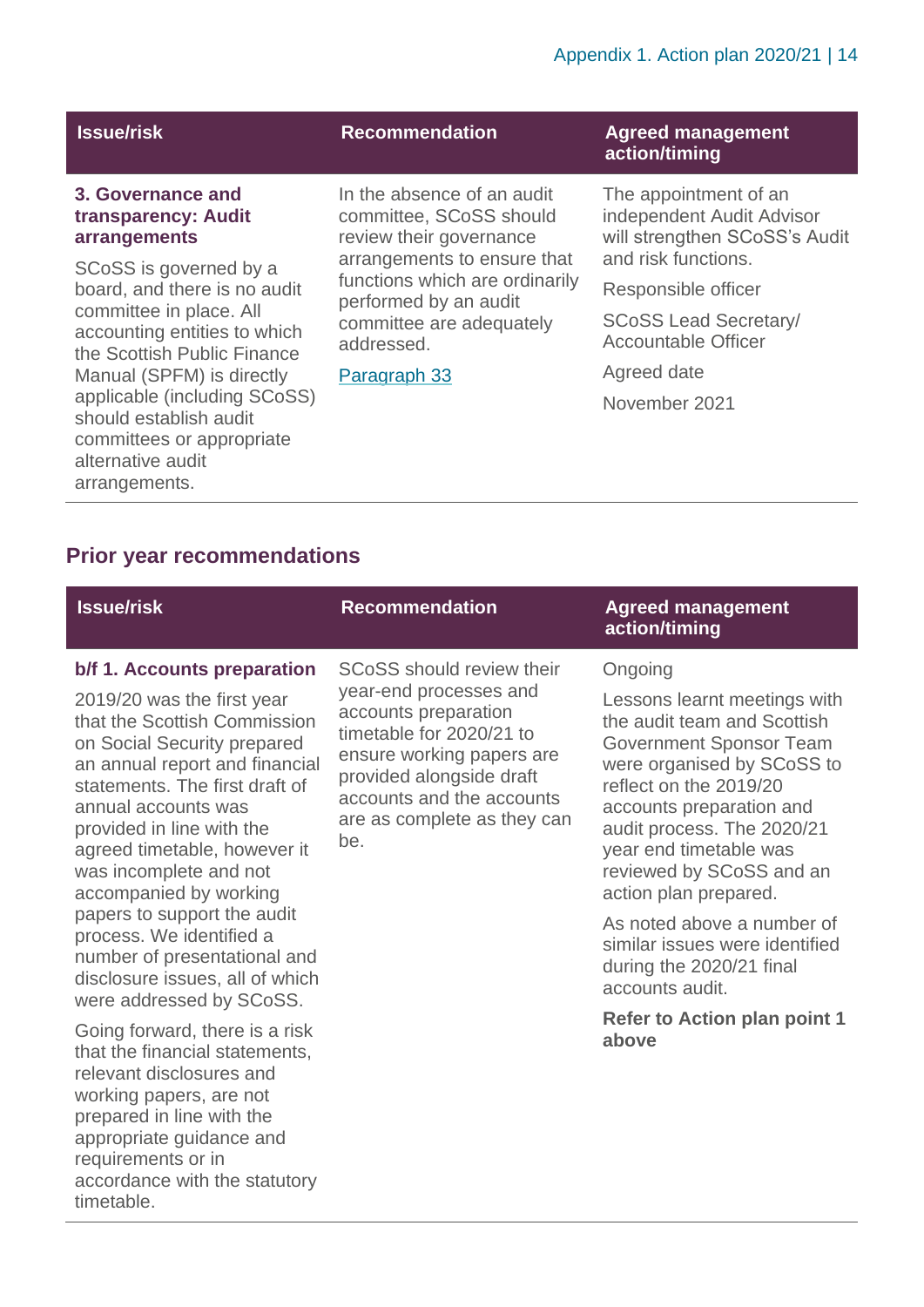| <b>Issue/risk</b>                                                                                                                                                                                                                                                                                                                                 | <b>Recommendation</b>                                                                                                                                               | <b>Agreed management</b><br>action/timing                                                                                                                                                                                                                                                                                                             |
|---------------------------------------------------------------------------------------------------------------------------------------------------------------------------------------------------------------------------------------------------------------------------------------------------------------------------------------------------|---------------------------------------------------------------------------------------------------------------------------------------------------------------------|-------------------------------------------------------------------------------------------------------------------------------------------------------------------------------------------------------------------------------------------------------------------------------------------------------------------------------------------------------|
| b/f 2. Governance and                                                                                                                                                                                                                                                                                                                             | As SCoSS continue to                                                                                                                                                | Ongoing                                                                                                                                                                                                                                                                                                                                               |
| transparency: Audit<br>arrangements<br>SCoSS is governed by a<br>board, and there is no audit<br>committee in place. All<br>accounting entities to which<br>the Scottish Public Finance<br>Manual (SPFM) is directly<br>applicable (including SCoSS)<br>should establish audit<br>committees or appropriate<br>alternative audit<br>arrangements. | develop their governance<br>arrangements, it is important<br>that functions which are<br>ordinarily performed by an<br>audit committee are<br>adequately addressed. | In July 2021 SCoSS<br>advertised the position of an<br>independent and external<br>consultant to test and advise<br>the SCoSS board on the<br>exercise of their audit<br>functions. The appointment<br>has not been made yet and<br>no alternative audit<br>arrangements were made<br>during 2020/21.<br><b>Refer to Action plan point 3</b><br>above |
| b/f 3. Standing orders                                                                                                                                                                                                                                                                                                                            | <b>SCoSS</b> should consider                                                                                                                                        | Ongoing                                                                                                                                                                                                                                                                                                                                               |
| Standing orders were<br>approved by the board in<br>October 2019 and have not<br>been reviewed since due to<br>COVID-19 impact. Our review<br>of this document identified<br>some areas SCoSS is<br>recommended to consider for<br>inclusion at the next review of<br>standing orders:                                                            | supplementing standing<br>orders as outlined in the risk<br>description to ensure their<br>completeness.                                                            | Standing orders have not<br>been reviewed since October<br>2019. We have been<br>informed by the new Lead<br>Secretary that the review of<br>the Standing Orders is a<br>priority within the overall<br>review of Corporate<br>Documents and will be<br>completed within 2021-22.                                                                     |
| • how can members be<br>appointed to the board                                                                                                                                                                                                                                                                                                    |                                                                                                                                                                     | Responsible officer                                                                                                                                                                                                                                                                                                                                   |
| frequency of board<br>$\bullet$<br>meetings                                                                                                                                                                                                                                                                                                       |                                                                                                                                                                     | <b>SCoSS Lead Secretary/</b><br><b>Accountable Officer</b>                                                                                                                                                                                                                                                                                            |
| relationship between the<br>$\bullet$                                                                                                                                                                                                                                                                                                             |                                                                                                                                                                     | <b>Revised date</b>                                                                                                                                                                                                                                                                                                                                   |
| board and the accountable<br>officer                                                                                                                                                                                                                                                                                                              |                                                                                                                                                                     | <b>March 2022</b>                                                                                                                                                                                                                                                                                                                                     |
| members' remuneration<br>and expenses                                                                                                                                                                                                                                                                                                             |                                                                                                                                                                     |                                                                                                                                                                                                                                                                                                                                                       |
| whether there are any<br>$\bullet$<br>papers which the board<br>would wish to routinely<br>review, such as risk<br>registers, finance<br>monitoring reports etc                                                                                                                                                                                   |                                                                                                                                                                     |                                                                                                                                                                                                                                                                                                                                                       |
| b/f 4. Risk that the financial<br>statements may be                                                                                                                                                                                                                                                                                               | SCoSS should assess the<br>risk that the financial                                                                                                                  | Complete<br>SCoSS's risk register now                                                                                                                                                                                                                                                                                                                 |

**materially misstated due to** 

**fraud**

statements may be materially misstated due to fraud on an annual basis. SCoSS should

SCoSS's risk register now includes reference to reflect this issue. Fraud updates have been provided to the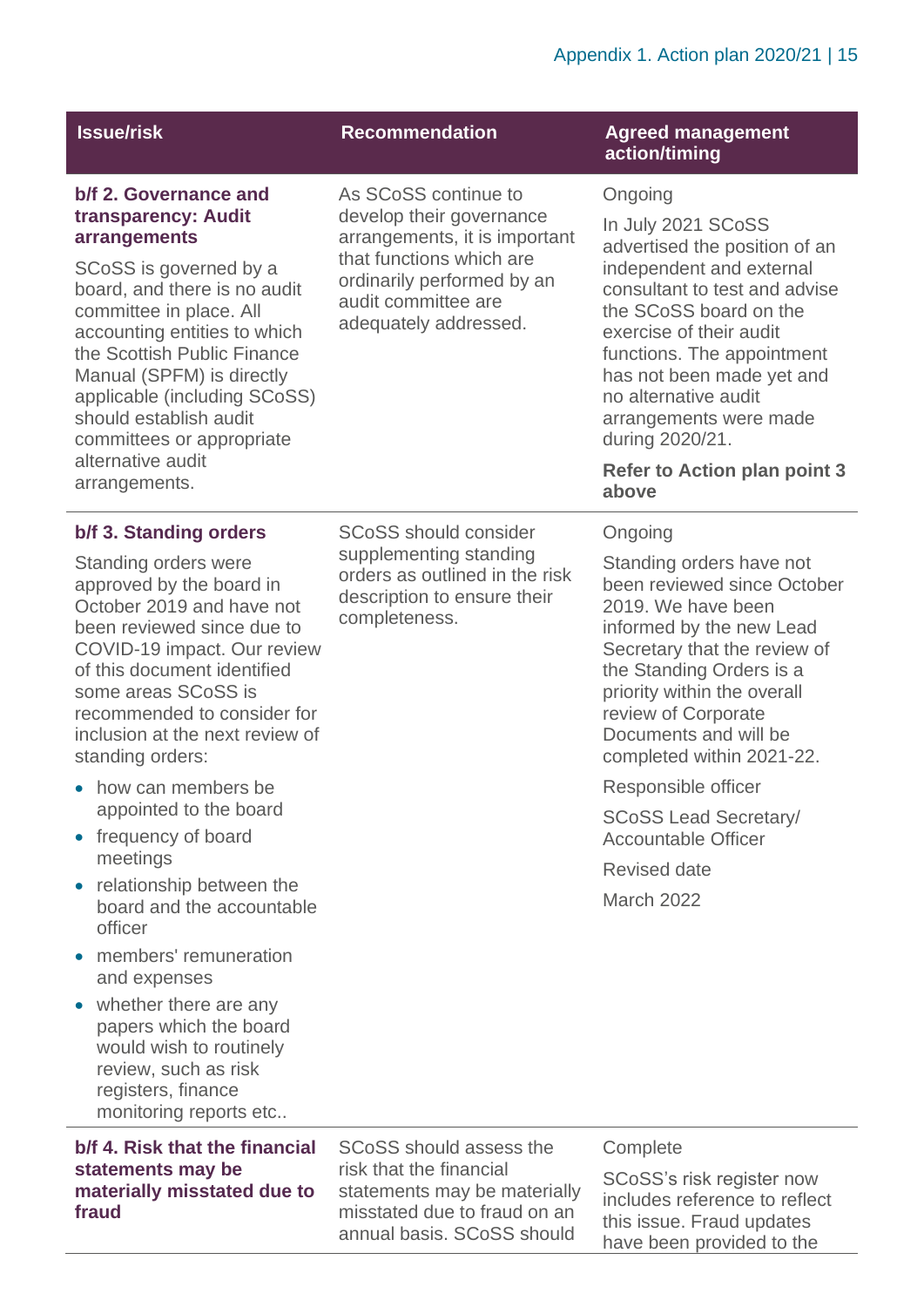| <b>Issue/risk</b>                                                                                                                                                                                                                                                                                                                                                                                                                   | <b>Recommendation</b>                                                                                                   | <b>Agreed management</b><br>action/timing      |
|-------------------------------------------------------------------------------------------------------------------------------------------------------------------------------------------------------------------------------------------------------------------------------------------------------------------------------------------------------------------------------------------------------------------------------------|-------------------------------------------------------------------------------------------------------------------------|------------------------------------------------|
| As part of our risk<br>assessment procedures we<br>enquired about SCoSS's<br>assessment of the risk that<br>the financial statements may<br>be materially misstated due<br>to fraud, including the nature,<br>extent and frequency of such<br>assessments. We were<br>informed that no such<br>assessment was performed<br>in 2019/20 and that there is<br>no established process for<br>reporting to the board on<br>fraud issues. | also establish the process for<br>communicating on identifying<br>and responding to the risks of<br>fraud to the board. | board as part of quarterly<br>finance updates. |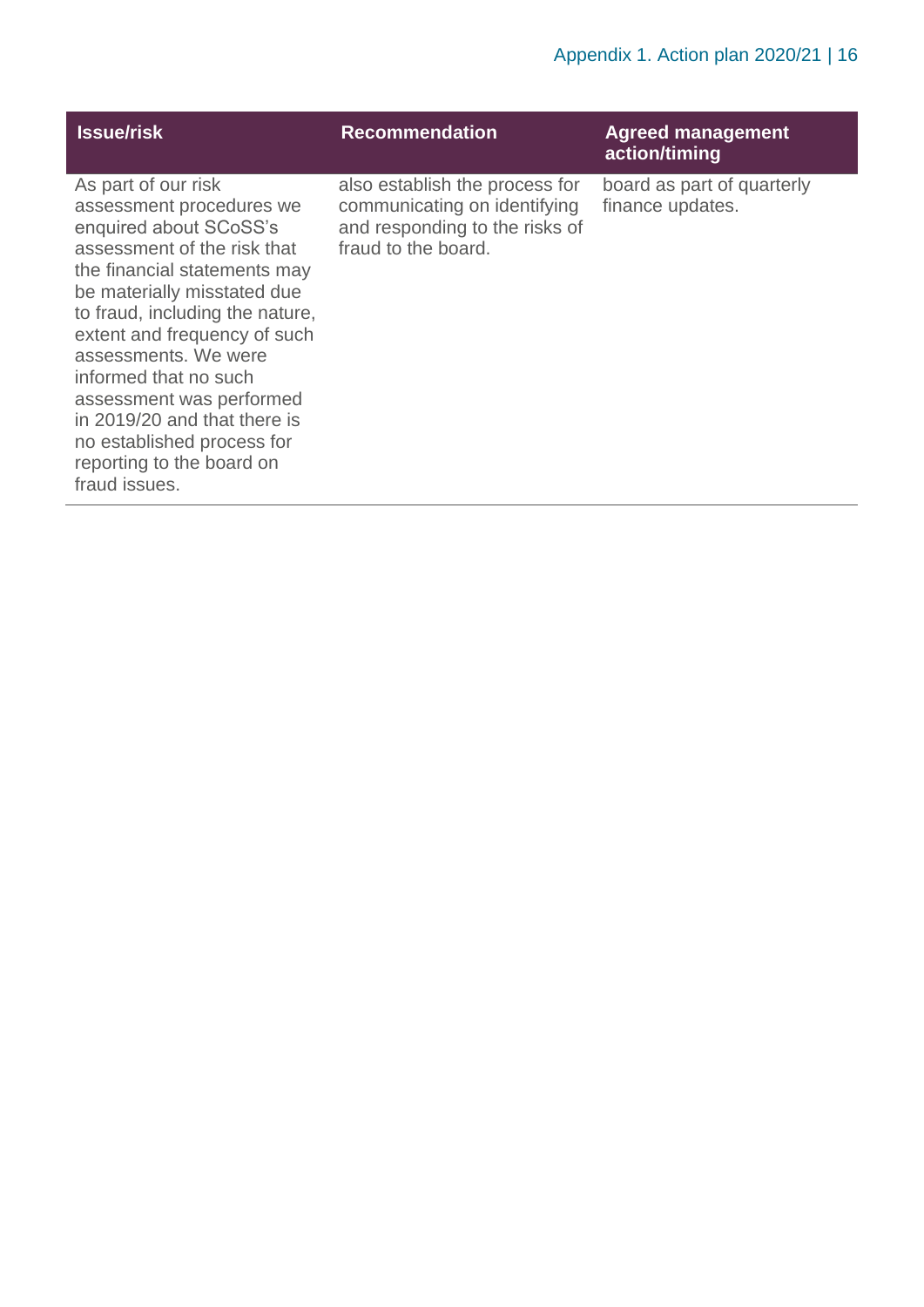### <span id="page-16-0"></span>**Appendix 2. Significant audit risks**

The table below sets out the audit risks we identified during our planning of the audit and how we addressed each risk in arriving at our conclusion.

#### **Risks of material misstatement in the financial statements**

| <b>Audit risk</b>                                                                                                                                                                                                                                                                                                                     | <b>Assurance procedure</b>                                                                                                                                                                                                                                                                                                                          | <b>Results and conclusions</b>                                                                                                                                               |
|---------------------------------------------------------------------------------------------------------------------------------------------------------------------------------------------------------------------------------------------------------------------------------------------------------------------------------------|-----------------------------------------------------------------------------------------------------------------------------------------------------------------------------------------------------------------------------------------------------------------------------------------------------------------------------------------------------|------------------------------------------------------------------------------------------------------------------------------------------------------------------------------|
| 1. Risk of material<br>misstatement due to fraud<br>caused by the management<br>override of controls                                                                                                                                                                                                                                  | Detailed testing of journals.<br>Testing to supporting<br>documentation for a sample<br>of transactions.                                                                                                                                                                                                                                            | <b>Results:</b> We did not identify<br>any issues as a result of our<br>audit work that would indicate<br>management override of                                             |
| <b>International Auditing</b><br>Standards require that audits<br>are planned to consider the<br>risk of material misstatement<br>in the financial statements<br>caused by fraud, which is<br>presumed to be a significant<br>risk in any audit. This<br>includes the risk of fraud due<br>to the management override<br>of controls. | Review of accounting<br>estimates.<br>Evaluation of significant<br>transactions that are outside<br>the normal course of<br>business.<br>Substantive testing of<br>transactions after the year<br>end to confirm transactions<br>have been accounted for in<br>the correct financial year.<br>Testing of accounting<br>adjustments at the year-end. | controls affecting the year-<br>end position.<br><b>Conclusion: Satisfactory.</b>                                                                                            |
| 2. Accounts preparation<br>This is the second year that<br>SCoSS will prepare an<br>annual report and financial                                                                                                                                                                                                                       | Ongoing discussions with the<br><b>SCoSS over accounts</b><br>preparation.                                                                                                                                                                                                                                                                          | <b>Results:</b> We identified a<br>number of presentational and<br>disclosure issues, all of which<br>were addressed by SCoSS.                                               |
| statements. In 2019/20 we<br>referred to the receipt of<br>incomplete accounts provided<br>for audit and delayed working<br>papers.<br>For 2020/21 we are aware                                                                                                                                                                       |                                                                                                                                                                                                                                                                                                                                                     | We are content that following<br>our audit review, the financial<br>statements have been<br>prepared in line with<br>appropriate frameworks and<br>guidance and there are no |
| that one of the key contacts<br>involved in the accounts<br>preparation and audit process<br>last year has now left SCoSS.<br>Furthermore, there are                                                                                                                                                                                  |                                                                                                                                                                                                                                                                                                                                                     | material misstatements.<br>As noted above, we<br>recommend that the Scottish<br><b>Commission on Social</b><br>Security review their year-end                                |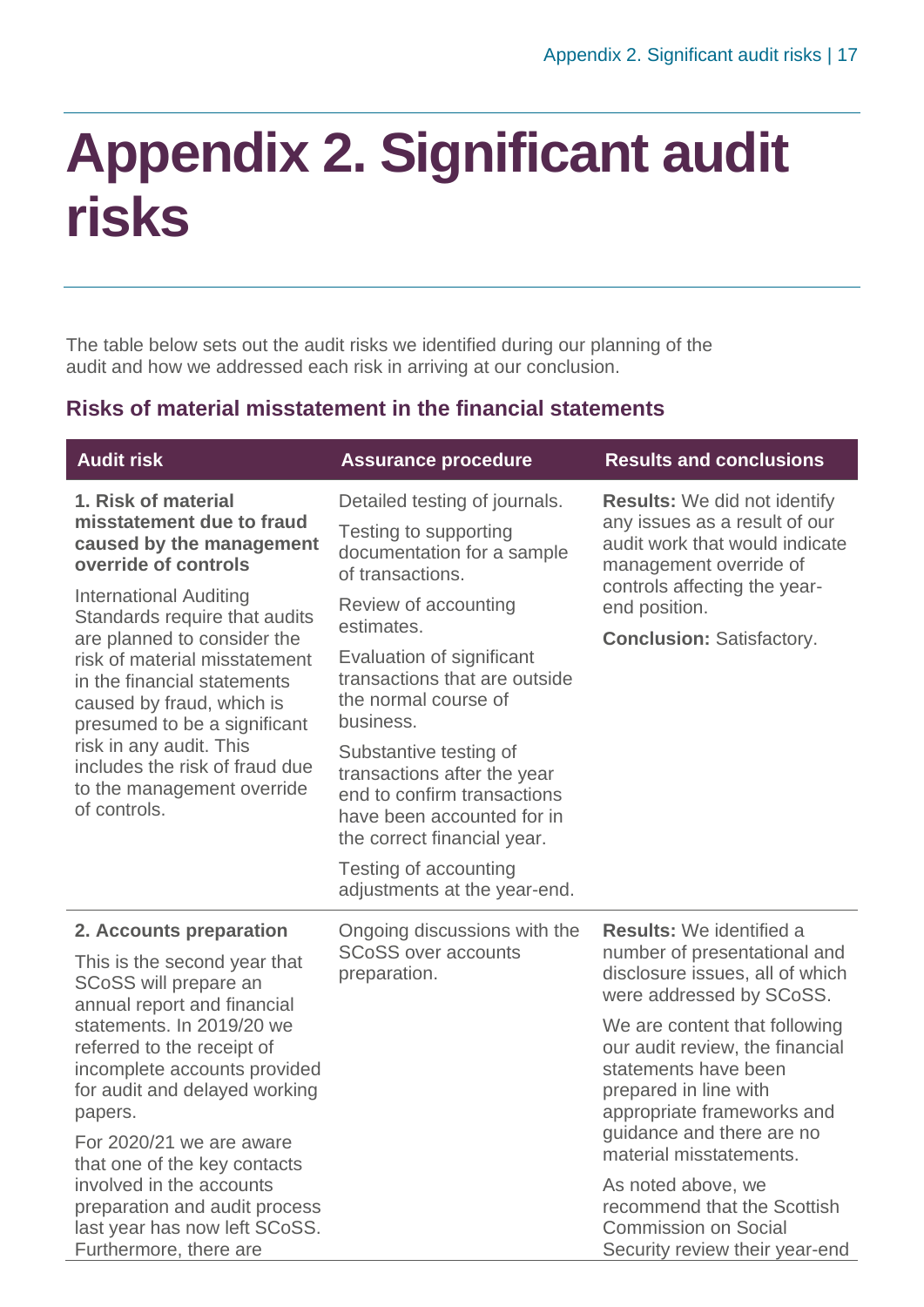| <b>Audit risk</b>                                                                                                                                                                                                                                                                             | <b>Assurance procedure</b> | <b>Results and conclusions</b>                                  |
|-----------------------------------------------------------------------------------------------------------------------------------------------------------------------------------------------------------------------------------------------------------------------------------------------|----------------------------|-----------------------------------------------------------------|
| changes in the 2020/21<br><b>Government Financial</b><br><b>Reporting Manual affecting</b>                                                                                                                                                                                                    |                            | processes and accounts<br>preparation timetable for<br>2021/22. |
| disclosures in performance<br>and accountability reports.                                                                                                                                                                                                                                     |                            | <b>Conclusion: Ongoing.</b>                                     |
| While support will be<br>provided by the Scottish<br><b>Government Social Security</b><br>Directorate, there remains a<br>risk that the annual report<br>and accounts are not<br>prepared in line with the<br>appropriate guidance and<br>requirements, resulting in a<br>delay to the audit. |                            | <b>Refer to Action plan point</b><br>1, Appendix 1 above        |

#### **Risks identified from the auditor's wider responsibility under the Code of Audit Practice**

| <b>Audit risk</b>                                                                                                                                                                                                                                                                                                     | <b>Assurance procedure</b>         | <b>Results and conclusions</b>                                                                                                                                                           |
|-----------------------------------------------------------------------------------------------------------------------------------------------------------------------------------------------------------------------------------------------------------------------------------------------------------------------|------------------------------------|------------------------------------------------------------------------------------------------------------------------------------------------------------------------------------------|
| 3. Governance and<br>transparency: Audit<br>arrangements                                                                                                                                                                                                                                                              | Ongoing discussions with<br>SCoSS. | <b>Results:</b> No action was taken<br>during 2020/21. In July 2021<br><b>SCoSS</b> advertised the                                                                                       |
| SCoSS is governed by a<br>Board, and there is no audit<br>committee in place. All<br>accounting entities to which<br>the Scottish Public Finance<br>Manual (SPFM) is directly<br>applicable (including SCoSS)<br>should establish audit                                                                               |                                    | position of an independent<br>and external consultant to<br>test and advise the SCoSS<br>board on the exercise of their<br>audit functions. The<br>appointment has not been<br>made yet. |
| committees or appropriate<br>alternative audit                                                                                                                                                                                                                                                                        |                                    | <b>Conclusion: Ongoing.</b>                                                                                                                                                              |
| arrangements.                                                                                                                                                                                                                                                                                                         |                                    | <b>Refer to Action plan point</b><br>3, Appendix 1 above                                                                                                                                 |
| As SCoSS continue to<br>develop their governance<br>arrangements, it is important<br>that functions which are<br>ordinarily performed by an<br>audit committee are<br>adequately addressed and for<br>SCoSS to be in compliance<br>with the SPFM. Further<br>guidance on how Members<br>should discharge their duties |                                    |                                                                                                                                                                                          |
| is provided in On Board - A                                                                                                                                                                                                                                                                                           |                                    |                                                                                                                                                                                          |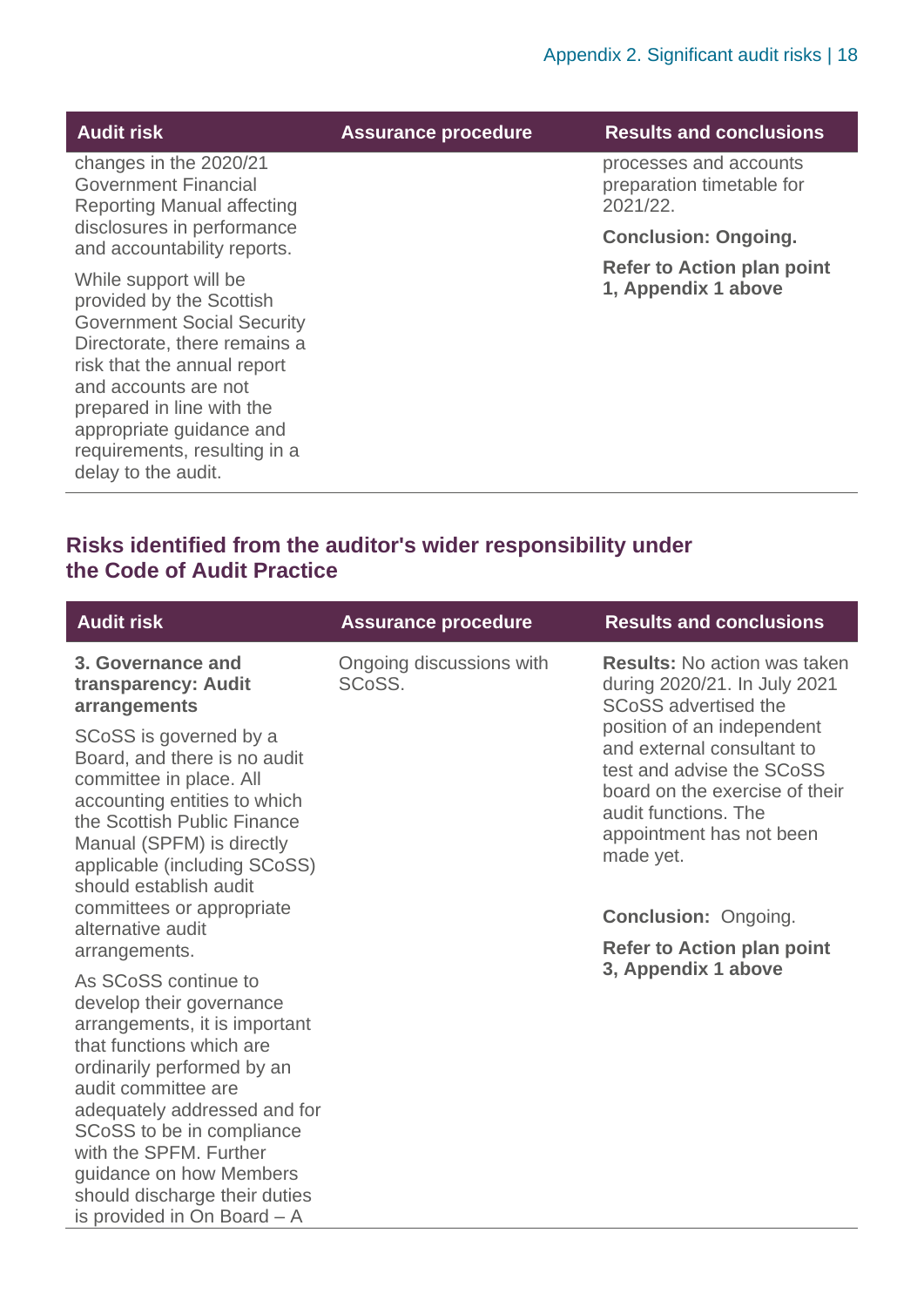| <b>Audit risk</b>                                                                                                                                                                                                          | <b>Assurance procedure</b> | <b>Results and conclusions</b> |
|----------------------------------------------------------------------------------------------------------------------------------------------------------------------------------------------------------------------------|----------------------------|--------------------------------|
| Guide for Members of<br><b>Statutory Boards.</b>                                                                                                                                                                           |                            |                                |
| Without an audit committee<br>or appropriate alternative<br>arrangements, there is a risk<br>that governance<br>arrangements are not fully<br>effective and SCoSS will not<br>comply with the requirements<br>of the SPFM. |                            |                                |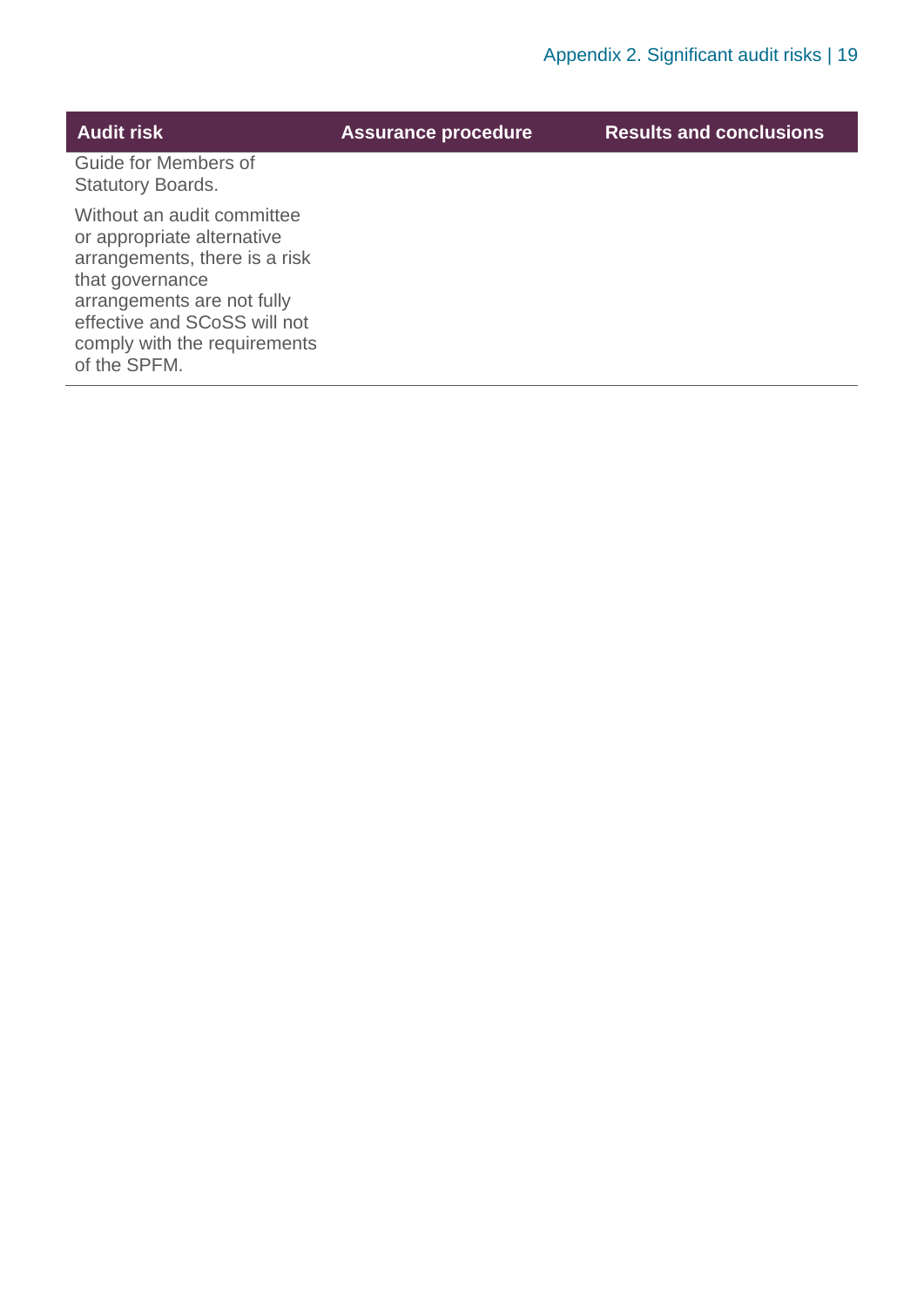## <span id="page-19-0"></span>**Appendix 3. Summary of uncorrected misstatements**

#### **We report all uncorrected misstatements that are individually greater than our reporting threshold of £175.**

The table below summarises uncorrected misstatements that were noted during our audit testing and were not corrected in the financial statements. Cumulatively these errors are below our materiality level as explained in paragraph 25. We are satisfied that these errors do not have a material impact on the financial statements.

| <b>Account areas</b>                 | <b>Comprehensive income and</b><br>expenditure statement |                    |         | <b>Balance sheet</b> |
|--------------------------------------|----------------------------------------------------------|--------------------|---------|----------------------|
|                                      | Dr<br>£                                                  | $\mathsf{Cr}$<br>£ | Dr<br>£ | Cr<br>£              |
| 1. SCoSS board<br><b>Member Fees</b> |                                                          | 882                |         |                      |
| Trade receivables                    |                                                          |                    | 882     |                      |
| 2. SCoSS board<br><b>Member Fees</b> | 1,248                                                    |                    |         |                      |
| <b>General fund</b>                  |                                                          |                    |         | 1,248                |
|                                      |                                                          |                    |         |                      |
| <b>Net impact</b>                    | 1,248                                                    | 882                | 882     | 1,248                |

Notes:

1. overpayments made to a board member which were being recovered.

2. corrects member fees to account for the correct period of April 2020 to March 2021.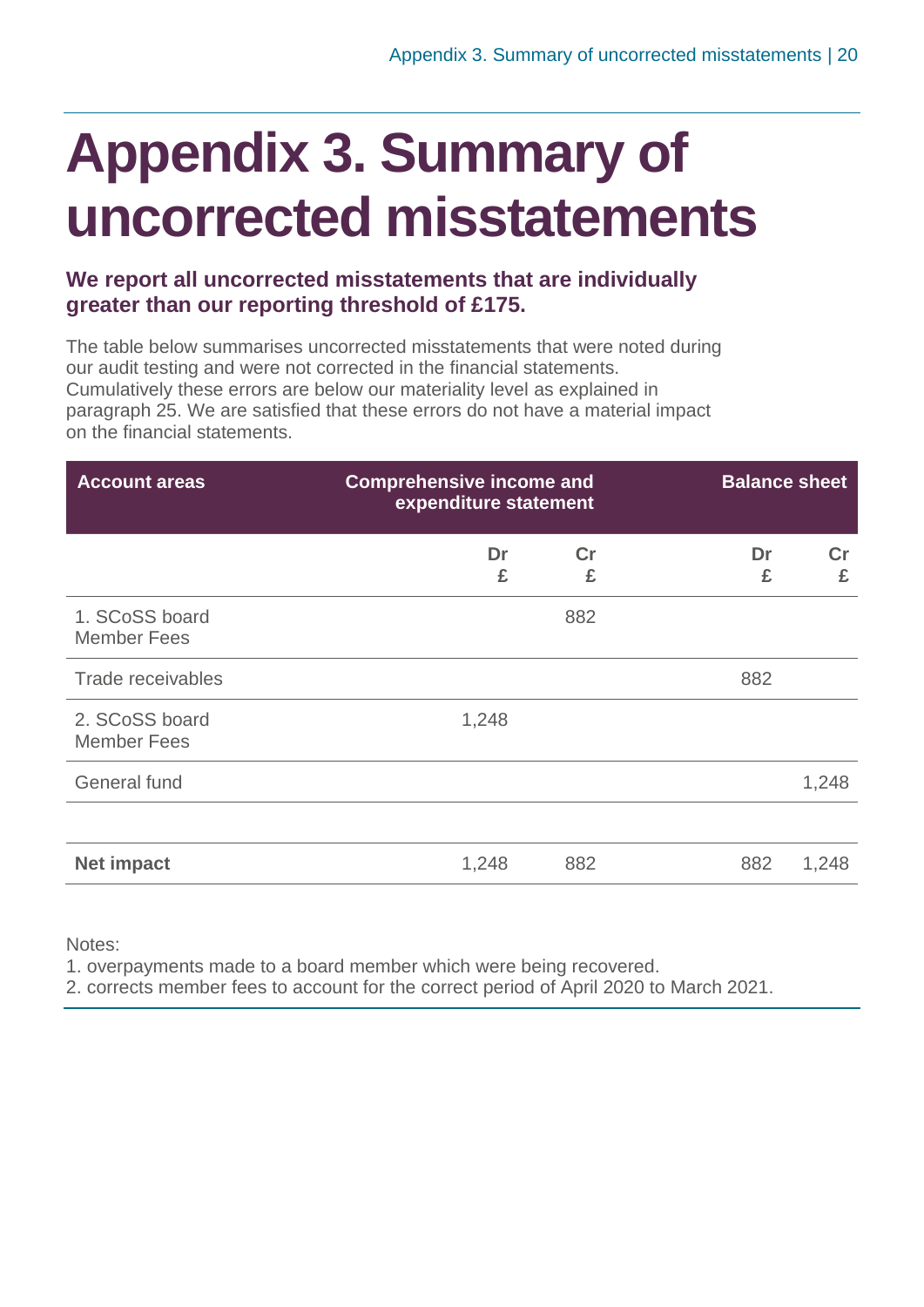### <span id="page-20-0"></span>**Appendix 4. Summary of 2020/21 national performance reports**

April [Affordable housing](https://www.audit-scotland.gov.uk/report/affordable-housing)

June [Highlands and Islands Enterprise: Management of Cairngorm mountain and](https://www.audit-scotland.gov.uk/report/highlands-and-islands-enterprise-management-of-cairngorm-mountain-and-funicular-railway)  [funicular railway](https://www.audit-scotland.gov.uk/report/highlands-and-islands-enterprise-management-of-cairngorm-mountain-and-funicular-railway)

[Local government in Scotland Overview 2020](https://www.audit-scotland.gov.uk/report/local-government-in-scotland-overview-2020)

**July** [The National Fraud Initiative in Scotland 2018/19](https://www.audit-scotland.gov.uk/report/the-national-fraud-initiative-in-scotland-201819)

**January** [Digital progress in local government](https://www.audit-scotland.gov.uk/report/digital-progress-in-local-government) [Local government in Scotland: Financial overview 2019/20](https://www.audit-scotland.gov.uk/report/local-government-in-scotland-financial-overview-201920)

February [NHS in Scotland 2020](https://www.audit-scotland.gov.uk/report/nhs-in-scotland-2020)

March [Improving outcomes for young people through school education](https://www.audit-scotland.gov.uk/report/improving-outcomes-for-young-people-through-school-education)